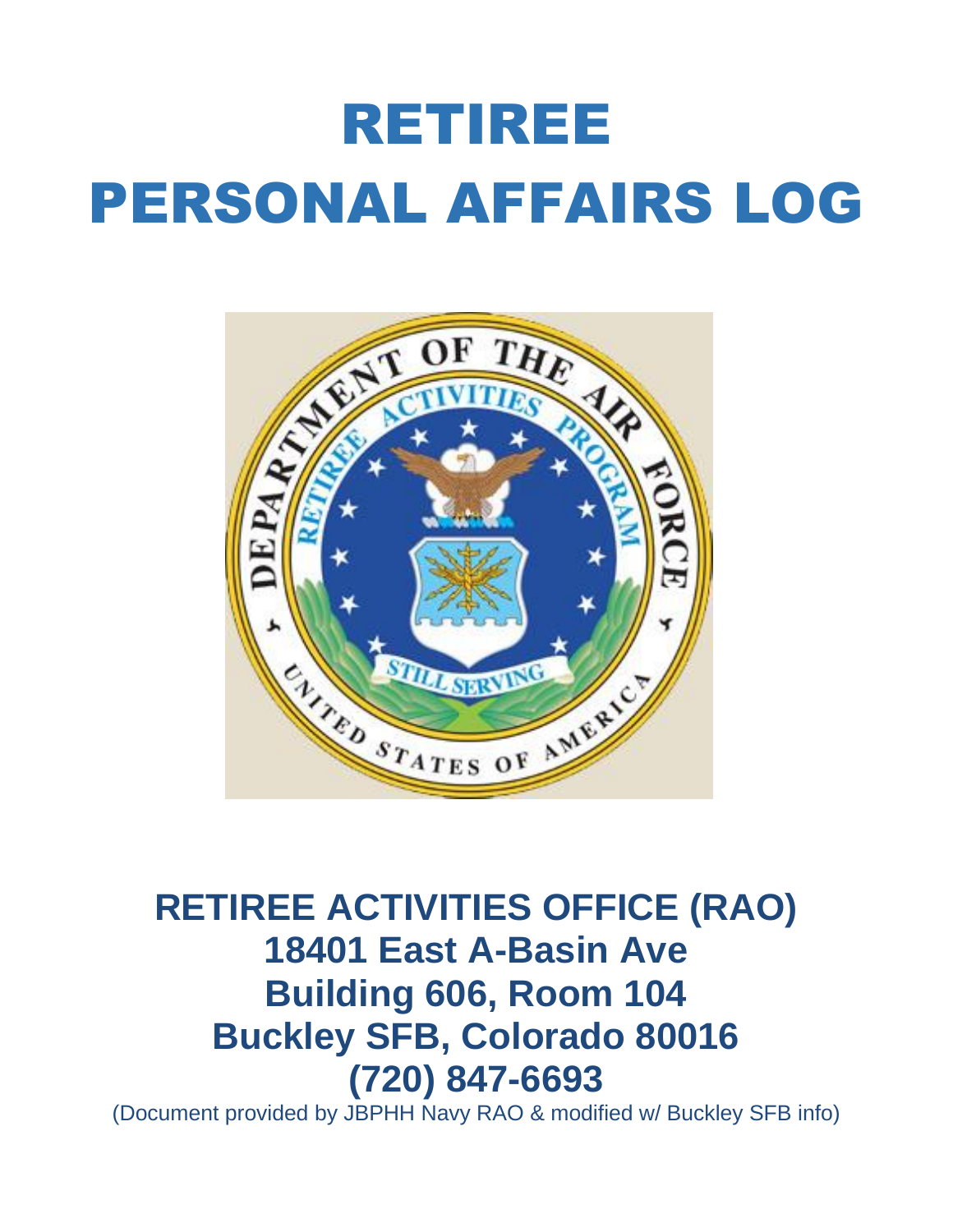### **PERSONAL AFFAIRS LOG**

How much does your spouse or other family members know about your personal affairs? Emergencies due to your absence from home, illness, disability, or death can cause personal and financial difficulties if you have not provided your spouse and family with the necessary information. Keep in mind that retired pay terminates at the time of a retiree's death. There is no form of compensation or pension automatically paid to survivors. Survivors must be prepared to file proper claims to receive entitlements.

It is absolutely critical that the retiree's spouse know his or her status insofar as survivor benefits are concerned. Far too many surviving spouses contact the Retired Activities Office and ask why she or he didn't continue to receive the retiree's retirement check after the retiree has passed away or why the survivor has to return any military retired pay that was sent to the retiree's account before the retiree's death was reported. Typically, the widow or widower in these cases expected that she or he would continue to receive the retiree's retirement check.

People are concerned with the future well being of their family members, but many have not taken the time to put their personal affairs in order. While no one likes to think about his or her own death, that is no excuse not to put their affairs in order and ensure their loved ones are prepared for that inevitable event.

### **DOCUMENTS TO GATHER AND SAFEGUARD**

It is a retiree's obligation to prepare his or her spouse for the future and the unforeseen by gathering important documents and providing practical instructions that will be needed during such difficult times. As important as collecting important documents is, placing them in a safe place that is known and accessible to the surviving spouse, the executor of the retiree's will, and possibly others such as certain specific family members, is just as important.

While not all inclusive, the following is an example list of such documents:

- □ Report(s) of transfer or discharge, DD Form 214
- $\Box$  Discharge certificate(s)
- □ Retirement orders
- □ Marriage license
- $\Box$  Divorce papers
- $\Box$  Birth certificates of immediate family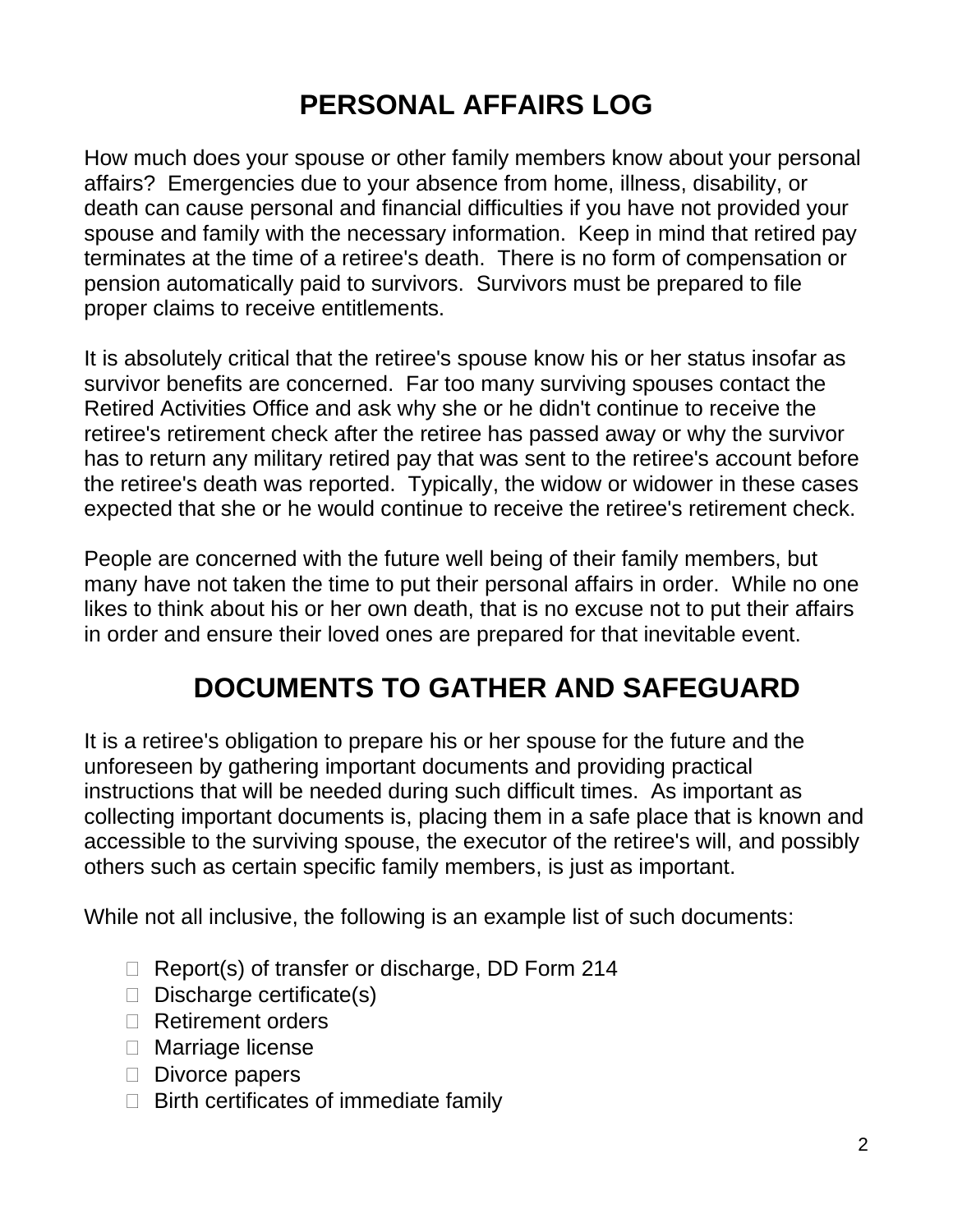- □ Adoption papers
- $\Box$  Naturalization papers
- $\Box$  Death certificates
- □ Retiree Account Statement (from Defense Finance and Accounting Service)
- □ Survivor Benefit Plan (SBP) program documentation (military/Civil Service/Federal Employee programs as applicable)
- $\Box$  Location of annuity plans
- □ Wills/Living Wills/Health Directives/Springing Powers of Attorney (everyone's)
- □ General and/or Limited Powers of Attorney (everyone's as appropriate and/or necessary)
- $\Box$  Trust documents
- $\Box$  Insurance policies
- $\Box$  Deeds to properties
- $\Box$  Motor vehicle ownership and current registration papers
- $\Box$  Location of bank accounts and "transfer upon death" designated bank accounts
- $\Box$  Location of safe deposit boxes, access keys, and bank notification of who has access.
- $\Box$  Location of income tax returns (everyone's)

### **RETIREE ACCOUNT STATEMENT**

All spouses of retirees should be aware that a "Retiree Account Statement" from the Defense Finance and Accounting Service (DFAS) is prepared and available monthly to each retiree electronically (online via *myPay* account) and by mail (if not stopped) as changes to retired pay occur.

Changes include COLA, tax withholding, survivor benefit plan deductions, allotments for VGLI / Tricare / Dental plans / etc., and any court ordered deductions just to name a few.

The bottom front of the statement indicates among other things that a Survivor Benefit Plan (SBP) or Former Spouse Survivor Benefit Plan (FSSBP) is in effect, the birth date of the beneficiary, the base amount the annuity is based on, and the annuity to be paid in the event of the death of the retiree.

The reverse of the Retiree Account Statement indicates the person designated as the beneficiary for unpaid pay upon the death of the retiree (referred to as Arrears of Pay). Make sure to check these items out.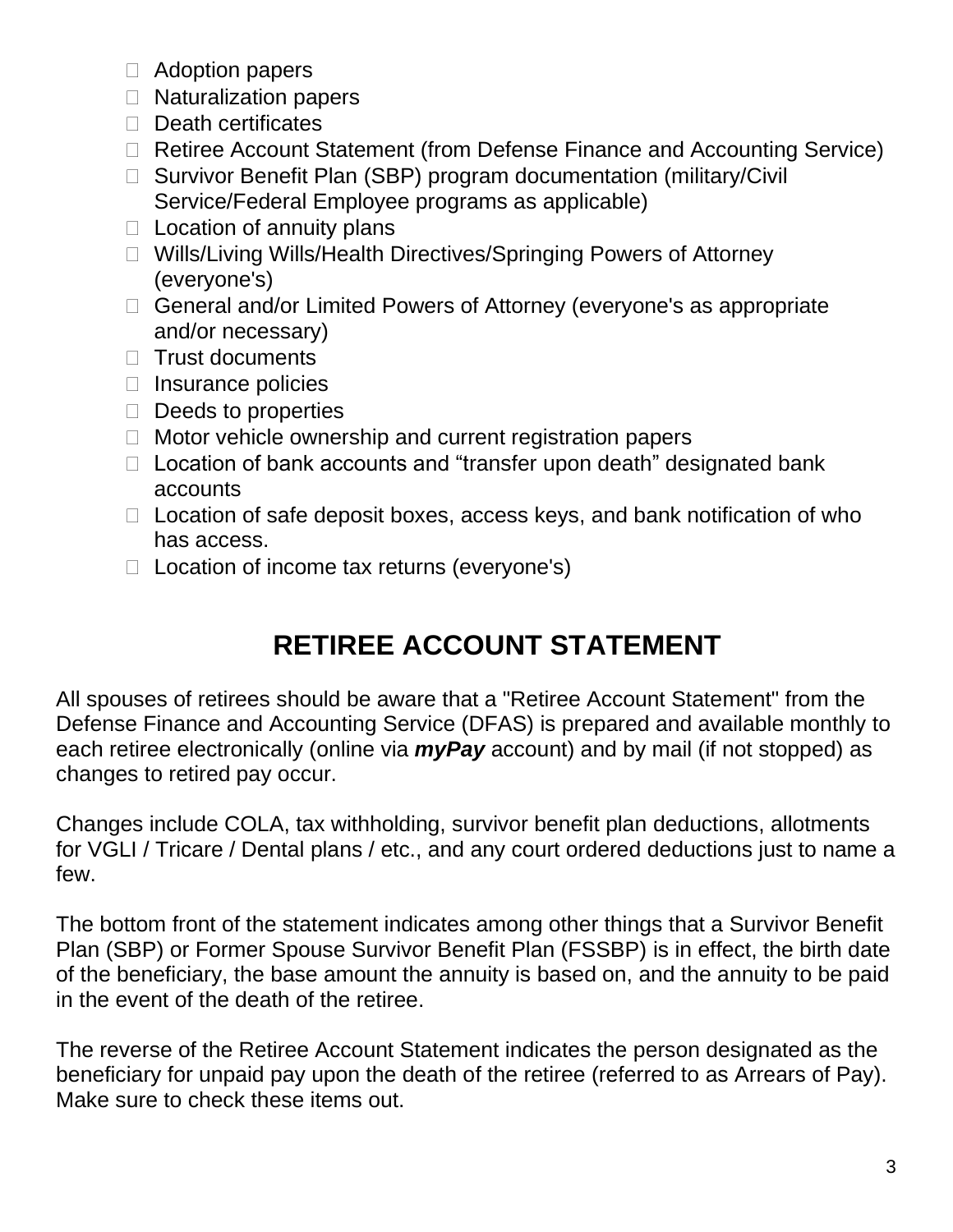### **OTHER IMPORTANT ITEMS TO REVIEW**

It is very important to ensure both the retiree and his or her spouse have **up-to-date wills**. Also check existing **life insurance** policies, annuities, **bank accounts**, etc., to ensure all are up-to-date for designated beneficiaries. These items in retiree planning are often overlooked. The consequence is that the retiree's or widow(er)'s estate is not distributed in accordance with their desires.

The cost of a **funeral** can be anywhere between \$3,000 and \$15,000 and possibly more. An unexpected death many times places an extreme financial hardship on the family when life insurance is not in place. Please ensure that ALL family members have at least enough life insurance to cover funeral expenses.

It is strongly recommended that, as a military retiree or spouse, you force yourself to find the time to get your personal affairs in order. Your survivors will be thankful you were thoughtful enough to take care of this very important matter.

**Military retirees should make sure their family members are aware that they can contact the Retiree Activities Office (RAO) at Buckley SFB for information and assistance in applying for benefits and entitlements in the event of the retiree's death or serious illness.** 

**The "Retiree Personal Affairs Log" contained in the following pages is, when filled in by you and/or your spouse (separate copies are recommended), your repository of needed information on your personal and financial affairs. Additional copies of this checklist are available at the RAO to assist you in getting your personal affairs in order. You can also make your own copies as required.** 

**The telephone number for the Retired Activities Office (RAO) is 720-847-6693.** 

This document was originally prepared in 2005 by RADM C. Bruce Smith, SC, USN-Ret, then Director of the Pearl Harbor Retired Activities Office from a similar document prepared by Mr. Robert Hurley, then Director of the Retired Activities Office, Kings Bay, Georgia.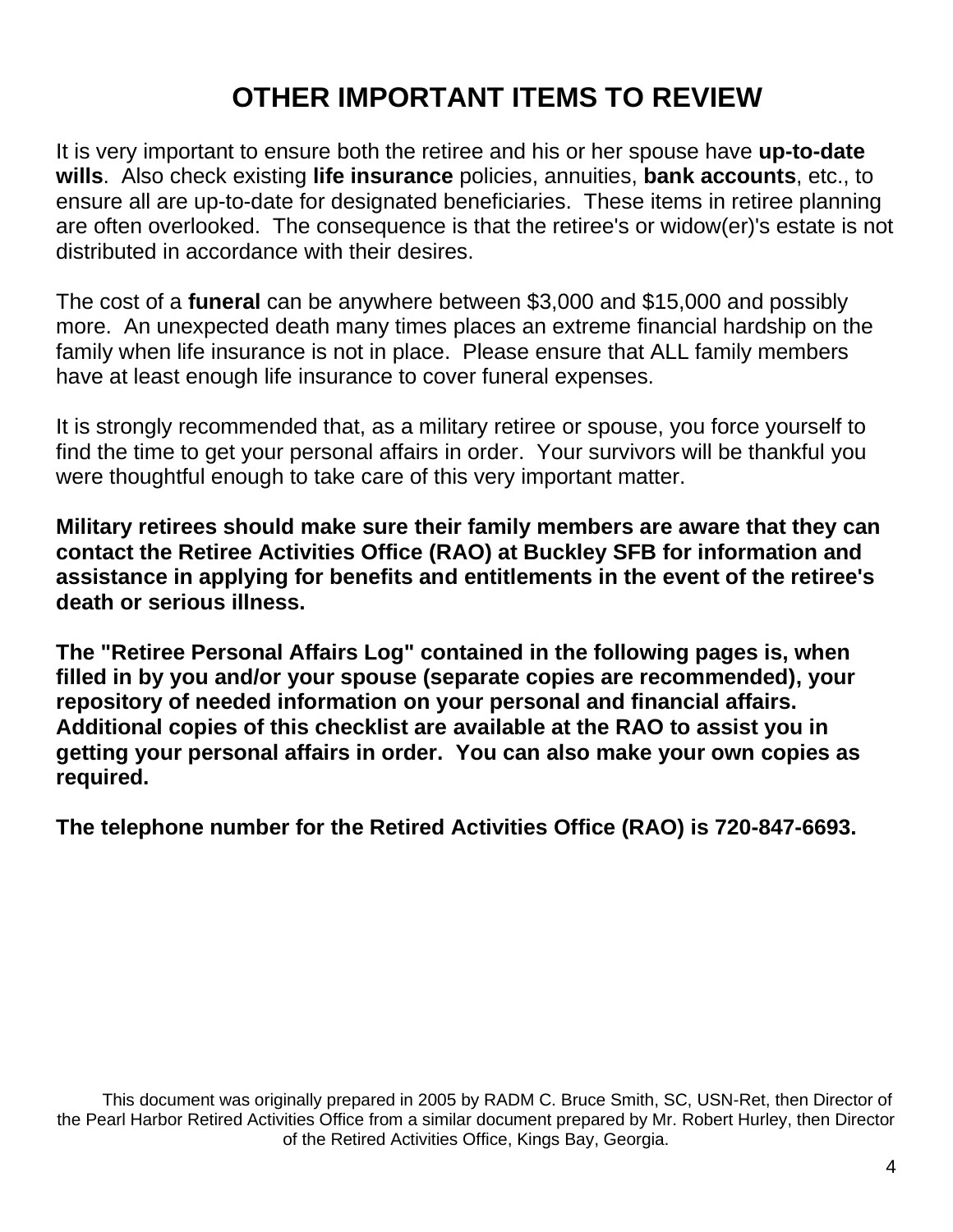### **RETIREE PERSONAL AFFAIRS LOG**

| RETIREE OR SPOUSE (SEPARATE LOGS RECOMMENDED FOR RETIREE AND SPOUSE) |                                                                                                                       |  |  |  |  |  |  |
|----------------------------------------------------------------------|-----------------------------------------------------------------------------------------------------------------------|--|--|--|--|--|--|
|                                                                      |                                                                                                                       |  |  |  |  |  |  |
|                                                                      | <b>PERSONAL INFORMATION</b>                                                                                           |  |  |  |  |  |  |
|                                                                      |                                                                                                                       |  |  |  |  |  |  |
|                                                                      | <u> 1989 - Johann Stoff, amerikansk politiker (d. 1989)</u>                                                           |  |  |  |  |  |  |
|                                                                      | 3. Telephone Number(s):                                                                                               |  |  |  |  |  |  |
|                                                                      |                                                                                                                       |  |  |  |  |  |  |
|                                                                      |                                                                                                                       |  |  |  |  |  |  |
|                                                                      |                                                                                                                       |  |  |  |  |  |  |
|                                                                      | 4. Social Media Addresses / Identifiers (as you may want to identify):                                                |  |  |  |  |  |  |
|                                                                      |                                                                                                                       |  |  |  |  |  |  |
|                                                                      |                                                                                                                       |  |  |  |  |  |  |
| 5.                                                                   |                                                                                                                       |  |  |  |  |  |  |
| 6.                                                                   | Naturalization Certification location and Number and Name prior to Naturalization (if applicable):                    |  |  |  |  |  |  |
|                                                                      | Social Security Card location and Number:                                                                             |  |  |  |  |  |  |
|                                                                      | <u> 1989 - Johann Harry Harry Harry Harry Harry Harry Harry Harry Harry Harry Harry Harry Harry Harry Harry Harry</u> |  |  |  |  |  |  |
|                                                                      |                                                                                                                       |  |  |  |  |  |  |
|                                                                      |                                                                                                                       |  |  |  |  |  |  |
|                                                                      | (The DoD Benefits Number is found on the reverse of both retiree and dependent ID cards, top row.)                    |  |  |  |  |  |  |
|                                                                      | 10. Religion: ___________________________Church: _______________________________                                      |  |  |  |  |  |  |
|                                                                      | 11. Name changes and location of court judgments concerning (if applicable) (not including                            |  |  |  |  |  |  |
|                                                                      |                                                                                                                       |  |  |  |  |  |  |
|                                                                      |                                                                                                                       |  |  |  |  |  |  |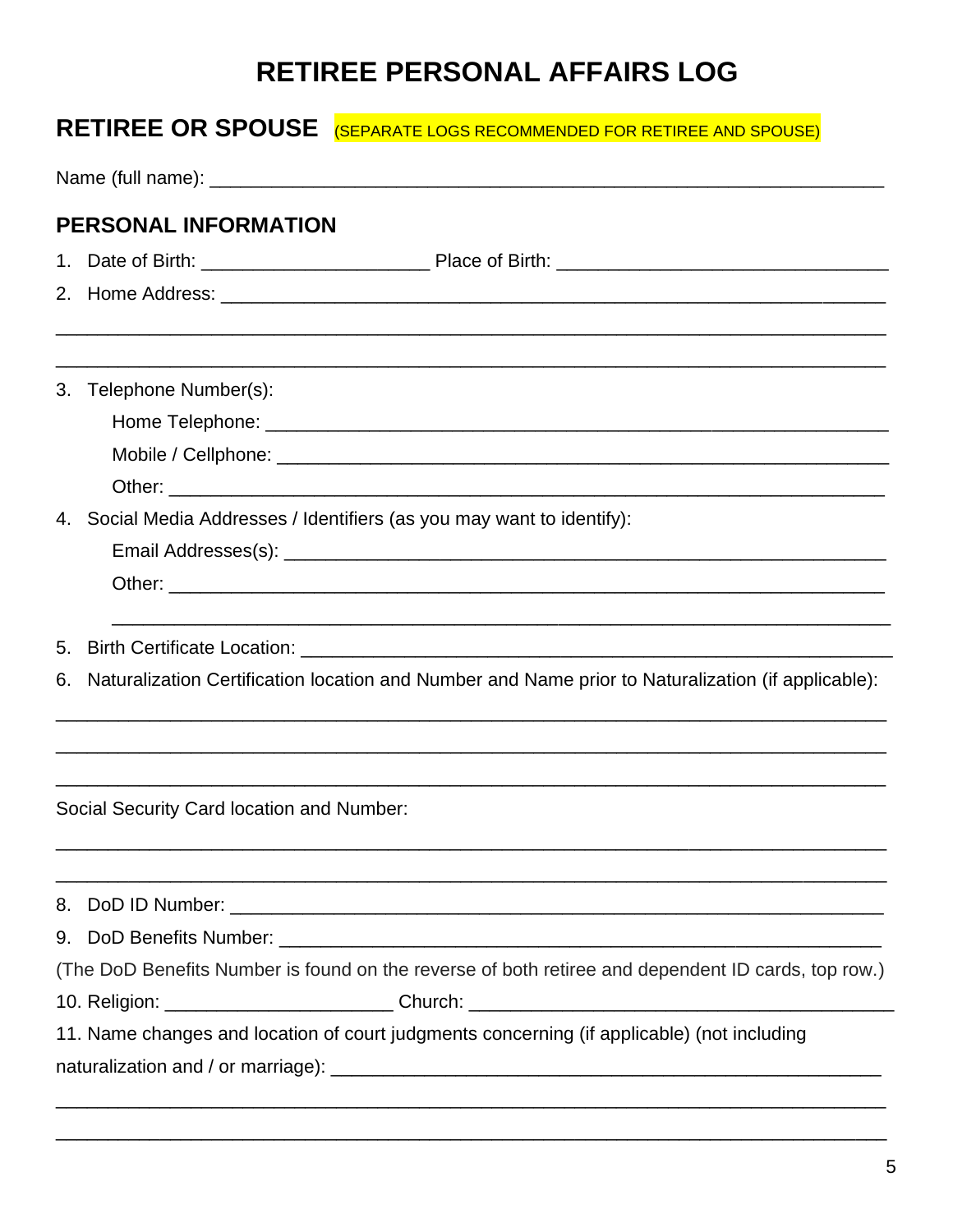### **MARRIAGE(S)**

### **Current**

|  | 9. Naturalization Certificate location and Number (if applicable): ________________________________ |  |  |  |  |
|--|-----------------------------------------------------------------------------------------------------|--|--|--|--|
|  | <b>Previous</b> (use "NOTES" pages at rear to continue recording information as needed)             |  |  |  |  |
|  | 1. Number of Previous Marriage(s) of Service Member or Spouse (if applicable-whoever is filling     |  |  |  |  |
|  |                                                                                                     |  |  |  |  |
|  |                                                                                                     |  |  |  |  |
|  |                                                                                                     |  |  |  |  |
|  |                                                                                                     |  |  |  |  |
|  | (if needed for alimony / child support tax returns as applicable)                                   |  |  |  |  |
|  |                                                                                                     |  |  |  |  |
|  | (if needed for anything-indicate need)                                                              |  |  |  |  |
|  | Divorce / Annulment court papers location (as applicable-ALWAYS RETAIN) (specify who and            |  |  |  |  |
|  |                                                                                                     |  |  |  |  |
|  | Alimony and/or Child Support (as applicable) and details (specify when start and end dates and      |  |  |  |  |
|  | Former Spouse Survivor Protection Plan (FSSPP) in force (as applicable) and details:                |  |  |  |  |

\_\_\_\_\_\_\_\_\_\_\_\_\_\_\_\_\_\_\_\_\_\_\_\_\_\_\_\_\_\_\_\_\_\_\_\_\_\_\_\_\_\_\_\_\_\_\_\_\_\_\_\_\_\_\_\_\_\_\_\_\_\_\_\_\_\_\_\_\_\_\_\_\_\_\_\_\_\_\_\_

\_\_\_\_\_\_\_\_\_\_\_\_\_\_\_\_\_\_\_\_\_\_\_\_\_\_\_\_\_\_\_\_\_\_\_\_\_\_\_\_\_\_\_\_\_\_\_\_\_\_\_\_\_\_\_\_\_\_\_\_\_\_\_\_\_\_\_\_\_\_\_\_\_\_\_\_\_\_\_\_

\_\_\_\_\_\_\_\_\_\_\_\_\_\_\_\_\_\_\_\_\_\_\_\_\_\_\_\_\_\_\_\_\_\_\_\_\_\_\_\_\_\_\_\_\_\_\_\_\_\_\_\_\_\_\_\_\_\_\_\_\_\_\_\_\_\_\_\_\_\_\_\_\_\_\_\_\_\_\_\_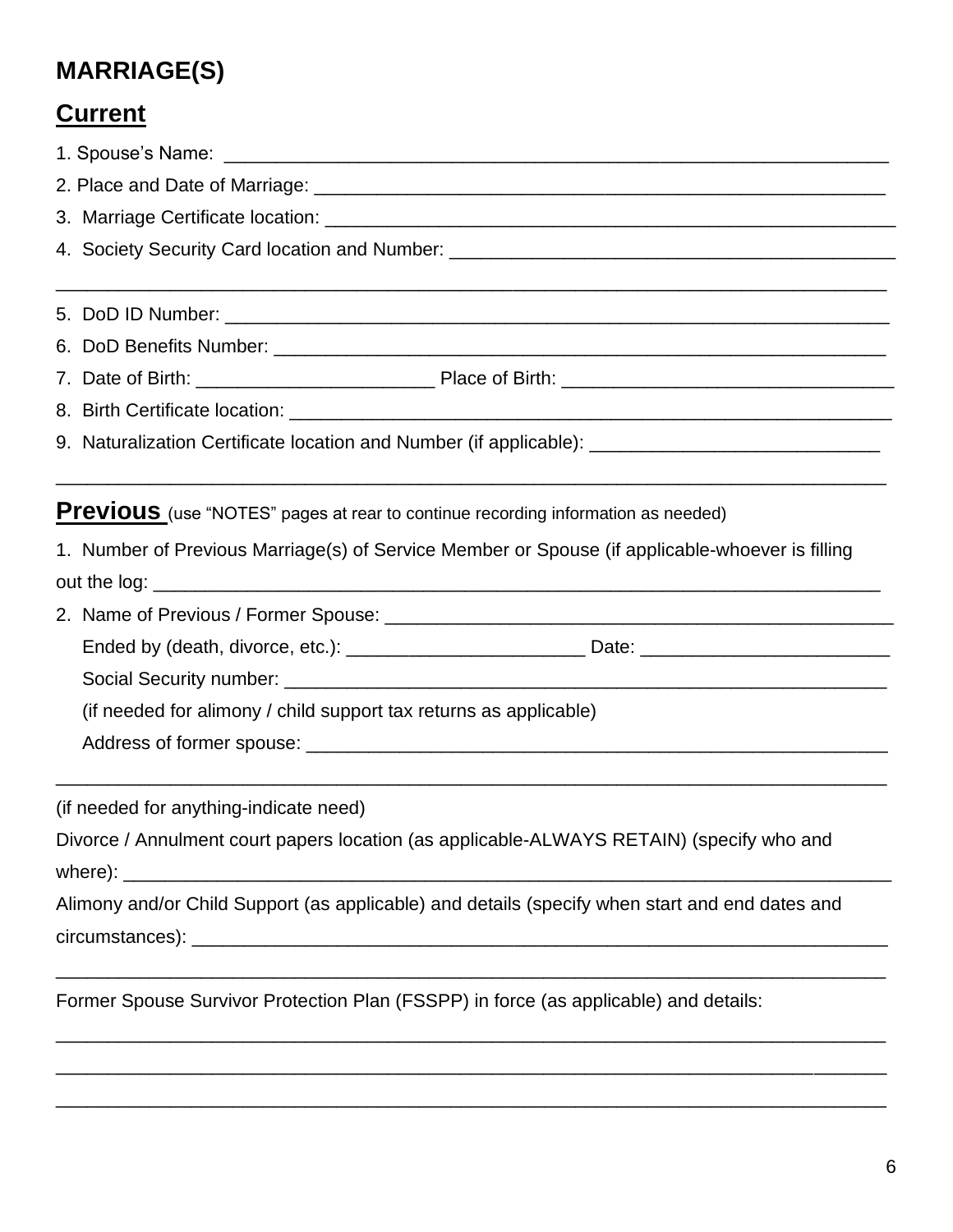#### **PARENTS** (AGAIN, SEPARATE LOGS RECOMMENDED FOR RETIREE AND SPOUSE)

| <b>CHILDREN</b> (use "NOTES" pages at rear to continue recording information as needed) |  |
|-----------------------------------------------------------------------------------------|--|
|                                                                                         |  |
|                                                                                         |  |
|                                                                                         |  |
|                                                                                         |  |
|                                                                                         |  |
|                                                                                         |  |
|                                                                                         |  |
| <b>Current Address:</b>                                                                 |  |
|                                                                                         |  |
|                                                                                         |  |
|                                                                                         |  |
|                                                                                         |  |
|                                                                                         |  |
|                                                                                         |  |
|                                                                                         |  |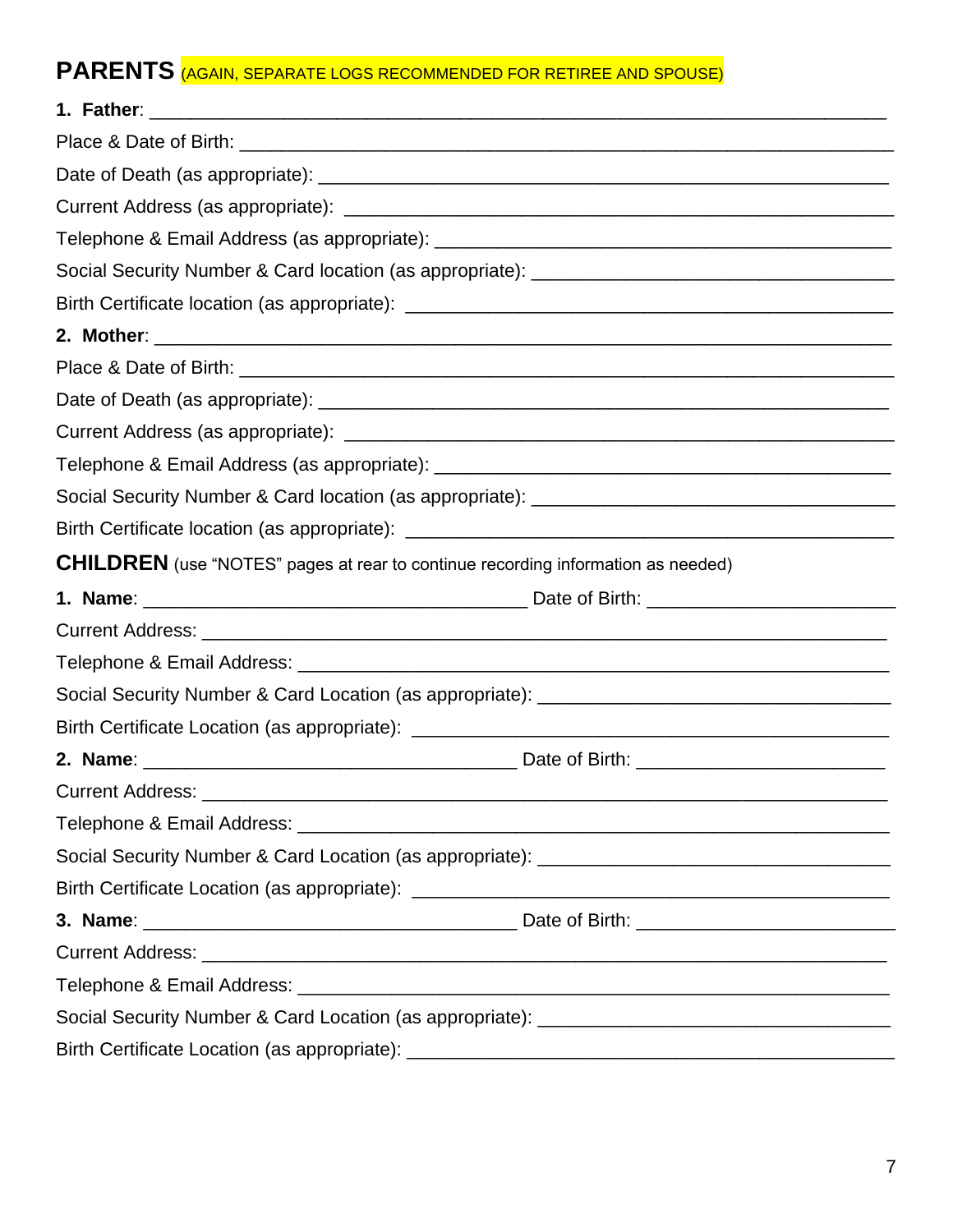### **MILITARY INFORMATION & PAY FILE OF RETIRED SERVICE MEMBER**

\_\_\_\_\_\_\_\_\_\_\_\_\_\_\_\_\_\_\_\_\_\_\_\_\_\_\_\_\_\_\_\_\_\_\_\_\_\_\_\_\_\_\_\_\_\_\_\_\_\_\_\_\_\_\_\_\_\_\_\_\_\_\_\_\_\_\_\_\_\_\_\_\_\_\_\_\_\_\_\_

\_\_\_\_\_\_\_\_\_\_\_\_\_\_\_\_\_\_\_\_\_\_\_\_\_\_\_\_\_\_\_\_\_\_\_\_\_\_\_\_\_\_\_\_\_\_\_\_\_\_\_\_\_\_\_\_\_\_\_\_\_\_\_\_\_\_\_\_\_\_\_\_\_\_\_\_\_\_\_\_

\_\_\_\_\_\_\_\_\_\_\_\_\_\_\_\_\_\_\_\_\_\_\_\_\_\_\_\_\_\_\_\_\_\_\_\_\_\_\_\_\_\_\_\_\_\_\_\_\_\_\_\_\_\_\_\_\_\_\_\_\_\_\_\_\_\_\_\_\_\_\_\_\_\_\_\_\_\_\_\_

\_\_\_\_\_\_\_\_\_\_\_\_\_\_\_\_\_\_\_\_\_\_\_\_\_\_\_\_\_\_\_\_\_\_\_\_\_\_\_\_\_\_\_\_\_\_\_\_\_\_\_\_\_\_\_\_\_\_\_\_\_\_\_\_\_\_\_\_\_\_\_\_\_\_\_\_\_\_\_\_

(AS APPLICABLE - use "NOTES" page to continue recording information as needed)

1. Rank/Rate/Grade: etc. and a service branch of Service:  $\blacksquare$ 

2. Service Number / Social Security Number / DoD Number (all applicable):

3. Dates of Service (Active and Reserve):

4. Date of Retirement (active duty): \_\_\_\_\_\_\_\_\_\_\_\_\_\_\_\_\_\_\_\_\_\_\_\_\_\_\_\_\_\_\_\_\_\_\_\_\_\_\_\_\_\_\_\_\_\_\_\_\_\_\_\_

5. Gray Area as applicable:

Date of Transfer to Reserve Retired: \_\_\_\_\_\_\_\_\_\_\_\_\_\_\_\_\_\_\_\_\_\_\_\_\_\_\_\_\_\_\_\_\_\_\_\_\_\_\_\_\_\_\_\_\_\_

Date eligible for Transfer to Reserve Retired with Pay:

Date Actually Transferred to Reserve Retired with Pay: \_\_\_\_\_\_\_\_\_\_\_\_\_\_\_\_\_\_\_\_\_\_\_\_\_\_

6. **DD Form 214 location** (all as applicable): \_\_\_\_\_\_\_\_\_\_\_\_\_\_\_\_\_\_\_\_\_\_\_\_\_\_\_\_\_\_\_\_\_\_\_\_\_\_\_\_\_\_\_\_

7. Retirement Orders, Fleet Reserve Transfer Orders, Retirement Certificate(s), and all other papers concerning establishment of DFAS retiree pay account. For Gray Area members-the Reserve Eligibility for Transfer to Reserve Retired with Pay Letter (commonly called a 20-year letter **location(s) of all**:

\_\_\_\_\_\_\_\_\_\_\_\_\_\_\_\_\_\_\_\_\_\_\_\_\_\_\_\_\_\_\_\_\_\_\_\_\_\_\_\_\_\_\_\_\_\_\_\_\_\_\_\_\_\_\_\_\_\_\_\_\_\_\_\_\_\_\_\_\_\_\_\_\_\_\_\_\_\_\_\_

\_\_\_\_\_\_\_\_\_\_\_\_\_\_\_\_\_\_\_\_\_\_\_\_\_\_\_\_\_\_\_\_\_\_\_\_\_\_\_\_\_\_\_\_\_\_\_\_\_\_\_\_\_\_\_\_\_\_\_\_\_\_\_\_\_\_\_\_\_\_\_\_\_\_\_\_\_\_\_\_

\_\_\_\_\_\_\_\_\_\_\_\_\_\_\_\_\_\_\_\_\_\_\_\_\_\_\_\_\_\_\_\_\_\_\_\_\_\_\_\_\_\_\_\_\_\_\_\_\_\_\_\_\_\_\_\_\_\_\_\_\_\_\_\_\_\_\_\_\_\_\_\_\_\_\_\_\_\_\_\_

\_\_\_\_\_\_\_\_\_\_\_\_\_\_\_\_\_\_\_\_\_\_\_\_\_\_\_\_\_\_\_\_\_\_\_\_\_\_\_\_\_\_\_\_\_\_\_\_\_\_\_\_\_\_\_\_\_\_\_\_\_\_\_\_\_\_\_\_\_\_\_\_\_\_\_\_\_\_\_\_

\_\_\_\_\_\_\_\_\_\_\_\_\_\_\_\_\_\_\_\_\_\_\_\_\_\_\_\_\_\_\_\_\_\_\_\_\_\_\_\_\_\_\_\_\_\_\_\_\_\_\_\_\_\_\_\_\_\_\_\_\_\_\_\_\_\_\_\_\_\_\_\_\_\_\_\_\_\_\_\_

Note for Gray Area reservists: When you transfer to Reserve Retired status, make sure you obtain an official recording from your services' reserve personnel center detailing all your earned retirement points detailed by anniversary year and make sure to verify it **SEVERAL YEARS** before you apply for retirement with pay.

8.Retiree Account Statements (RAS) **location** (received from Defense Finance and Accounting Service (DFAS) for all members receiving retired / retainer pay):

9. Survivor Benefit Plan (SBP) elected at military service retirement?

YES /  $\angle$  / - NO /  $\angle$  /; if YES, Spouse only /  $\angle$  / - or - With Minor Children /  $\angle$  /

Specify Beneficiary(ies): \_\_\_\_\_\_\_\_\_\_\_\_\_\_\_\_\_\_\_\_\_\_\_\_\_\_\_\_\_\_\_\_\_\_\_\_\_\_\_\_\_\_\_\_\_\_\_\_\_\_\_\_\_\_\_\_\_\_\_\_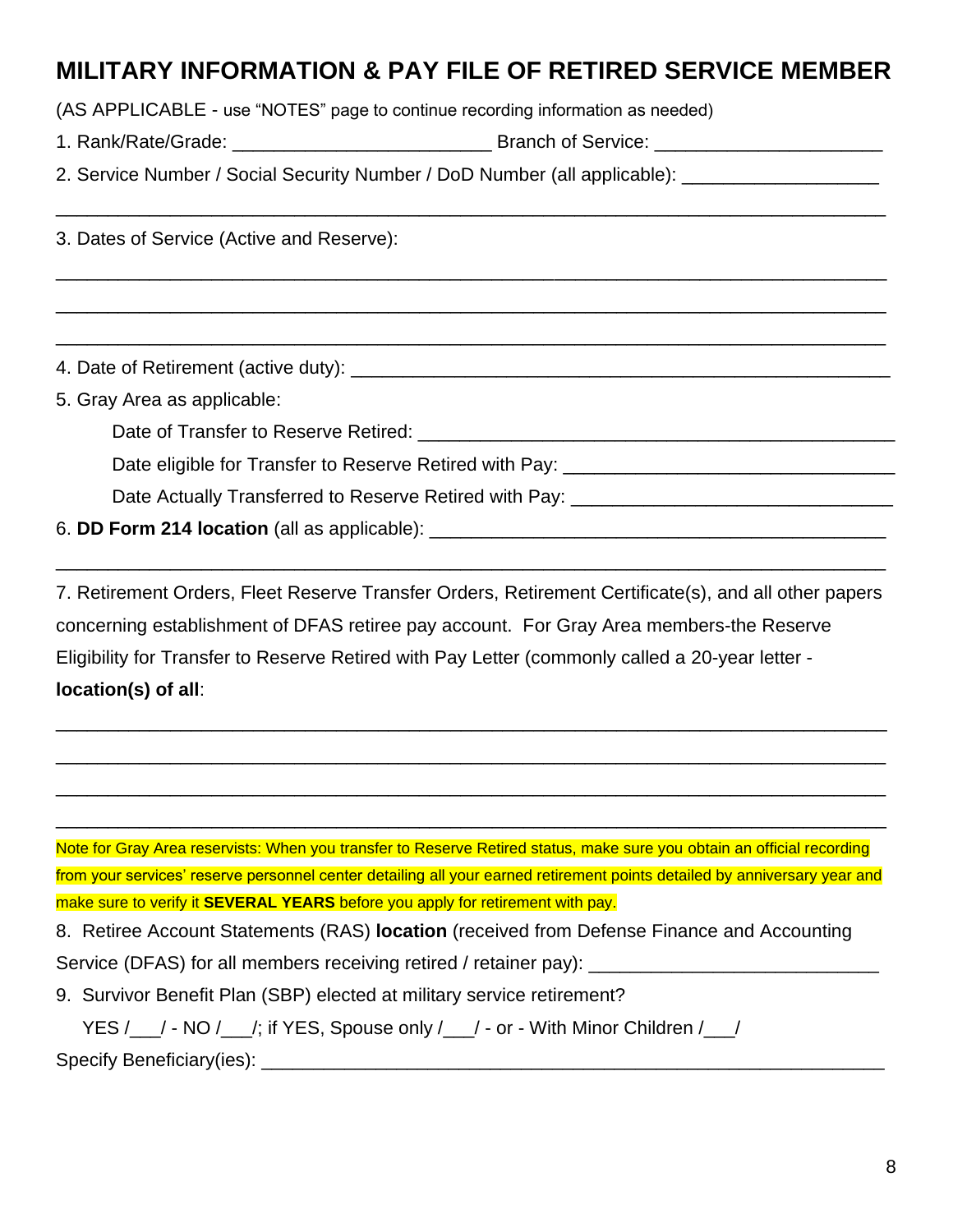10. Arrears of Pay (for military retired pay) beneficiary designate listed on RAS?

YES /\_\_\_/ - NO /\_\_\_/; **if not, why not?: \_\_\_\_\_\_\_\_\_\_\_\_\_\_\_\_\_\_\_\_\_\_\_\_\_\_\_\_\_\_\_\_\_\_\_\_\_\_\_\_\_\_\_\_\_**

Specify Beneficiary: **Example 20** 

11. Conversion of SGLI to participation in Veterans Group Life Insurance (VGLI)?

YES / / - NO / /; if YES, is beneficiary on file with Office of Serviceman's Group Life

Insurance (OSGLI) up to date? If not, why not?:

Specify Beneficiary: \_\_\_\_\_\_\_\_\_\_\_\_\_\_\_\_\_\_\_\_\_\_\_\_\_\_\_\_\_\_\_\_\_\_\_\_\_\_\_\_\_\_\_\_\_\_\_\_\_\_\_\_\_\_\_\_\_\_\_\_\_\_\_\_

**BANK / CREDIT UNION ACCOUNTS** (use "NOTES" page to continue information as needed)

\_\_\_\_\_\_\_\_\_\_\_\_\_\_\_\_\_\_\_\_\_\_\_\_\_\_\_\_\_\_\_\_\_\_\_\_\_\_\_\_\_\_\_\_\_\_\_\_\_\_\_\_\_\_\_\_\_\_\_\_\_\_\_\_\_\_\_\_\_\_\_\_\_\_\_\_\_\_\_\_

\_\_\_\_\_\_\_\_\_\_\_\_\_\_\_\_\_\_\_\_\_\_\_\_\_\_\_\_\_\_\_\_\_\_\_\_\_\_\_\_\_\_\_\_\_\_\_\_\_\_\_\_\_\_\_\_\_\_\_\_\_\_\_\_\_\_\_\_\_\_\_\_\_\_\_\_\_\_\_\_

\_\_\_\_\_\_\_\_\_\_\_\_\_\_\_\_\_\_\_\_\_\_\_\_\_\_\_\_\_\_\_\_\_\_\_\_\_\_\_\_\_\_\_\_\_\_\_\_\_\_\_\_\_\_\_\_\_\_\_\_\_\_\_\_\_\_\_\_\_\_\_\_\_\_\_\_\_\_\_\_

\_\_\_\_\_\_\_\_\_\_\_\_\_\_\_\_\_\_\_\_\_\_\_\_\_\_\_\_\_\_\_\_\_\_\_\_\_\_\_\_\_\_\_\_\_\_\_\_\_\_\_\_\_\_\_\_\_\_\_\_\_\_\_\_\_\_\_\_\_\_\_\_\_\_\_\_\_\_\_\_

\_\_\_\_\_\_\_\_\_\_\_\_\_\_\_\_\_\_\_\_\_\_\_\_\_\_\_\_\_\_\_\_\_\_\_\_\_\_\_\_\_\_\_\_\_\_\_\_\_\_\_\_\_\_\_\_\_\_\_\_\_\_\_\_\_\_\_\_\_\_\_\_\_\_\_\_\_\_\_\_

\_\_\_\_\_\_\_\_\_\_\_\_\_\_\_\_\_\_\_\_\_\_\_\_\_\_\_\_\_\_\_\_\_\_\_\_\_\_\_\_\_\_\_\_\_\_\_\_\_\_\_\_\_\_\_\_\_\_\_\_\_\_\_\_\_\_\_\_\_\_\_\_\_\_\_\_\_\_\_\_

\_\_\_\_\_\_\_\_\_\_\_\_\_\_\_\_\_\_\_\_\_\_\_\_\_\_\_\_\_\_\_\_\_\_\_\_\_\_\_\_\_\_\_\_\_\_\_\_\_\_\_\_\_\_\_\_\_\_\_\_\_\_\_\_\_\_\_\_\_\_\_\_\_\_\_\_\_\_\_\_

\_\_\_\_\_\_\_\_\_\_\_\_\_\_\_\_\_\_\_\_\_\_\_\_\_\_\_\_\_\_\_\_\_\_\_\_\_\_\_\_\_\_\_\_\_\_\_\_\_\_\_\_\_\_\_\_\_\_\_\_\_\_\_\_\_\_\_\_\_\_\_\_\_\_\_\_\_\_\_\_

Financial Institutions, Addresses, Account Types, Account Numbers, Transfer Upon Death designations, Points-of-Contact & Phone Numbers, location of files:

**LIFE INSURANCE** (use "NOTES" page at rear to continue recording information as needed)

Companies, Addresses, Types of Insurance, Policy Numbers, Amounts of Coverage, Principal, Beneficiary, Points-of-Contact, Phone Numbers, Location of Policies:

#### **HOME & MOTOR VEHICLE INSURANCE** (use "NOTES" page as needed)

1. **Home, Condo, or Renters Insurance**, Address, Policy Number, Point-of-Contact, Phone Number, Location of Policy: \_\_\_\_\_\_\_\_\_\_\_\_\_\_\_\_\_\_\_\_\_\_\_\_\_\_\_\_\_\_\_\_\_\_\_\_\_\_\_\_\_\_\_\_\_\_\_\_\_\_\_\_\_\_\_\_\_\_\_\_\_\_\_

2. **Motor Vehicle Insurance**, Address, Policy Number, Point-of-Contact, Phone Number, Location of Policies: \_\_\_\_\_\_\_\_\_\_\_\_\_\_\_\_\_\_\_\_\_\_\_\_\_\_\_\_\_\_\_\_\_\_\_\_\_\_\_\_\_\_\_\_\_\_\_\_\_\_\_\_\_\_\_\_\_\_\_\_\_\_\_\_\_\_\_\_\_\_\_\_\_

\_\_\_\_\_\_\_\_\_\_\_\_\_\_\_\_\_\_\_\_\_\_\_\_\_\_\_\_\_\_\_\_\_\_\_\_\_\_\_\_\_\_\_\_\_\_\_\_\_\_\_\_\_\_\_\_\_\_\_\_\_\_\_\_\_\_\_\_\_\_\_\_\_\_\_\_\_\_\_\_

3. **Other Personal Property Insurance (boats, trailers, etc.)** Addresses, Policy Numbers, Points-of-Contact, Phone Numbers, Location of Policies: \_\_\_\_\_\_\_\_\_\_\_\_\_\_\_\_\_\_\_\_\_\_\_\_\_\_\_\_\_\_\_\_\_\_

\_\_\_\_\_\_\_\_\_\_\_\_\_\_\_\_\_\_\_\_\_\_\_\_\_\_\_\_\_\_\_\_\_\_\_\_\_\_\_\_\_\_\_\_\_\_\_\_\_\_\_\_\_\_\_\_\_\_\_\_\_\_\_\_\_\_\_\_\_\_\_\_\_\_\_\_\_\_\_\_

\_\_\_\_\_\_\_\_\_\_\_\_\_\_\_\_\_\_\_\_\_\_\_\_\_\_\_\_\_\_\_\_\_\_\_\_\_\_\_\_\_\_\_\_\_\_\_\_\_\_\_\_\_\_\_\_\_\_\_\_\_\_\_\_\_\_\_\_\_\_\_\_\_\_\_\_\_\_\_\_

4. Other **Real Property Insurance** to be detailed in Property Ownership section,

Notes: \_\_\_\_\_\_\_\_\_\_\_\_\_\_\_\_\_\_\_\_\_\_\_\_\_\_\_\_\_\_\_\_\_\_\_\_\_\_\_\_\_\_\_\_\_\_\_\_\_\_\_\_\_\_\_\_\_\_\_\_\_\_\_\_\_\_\_\_\_\_\_\_\_\_\_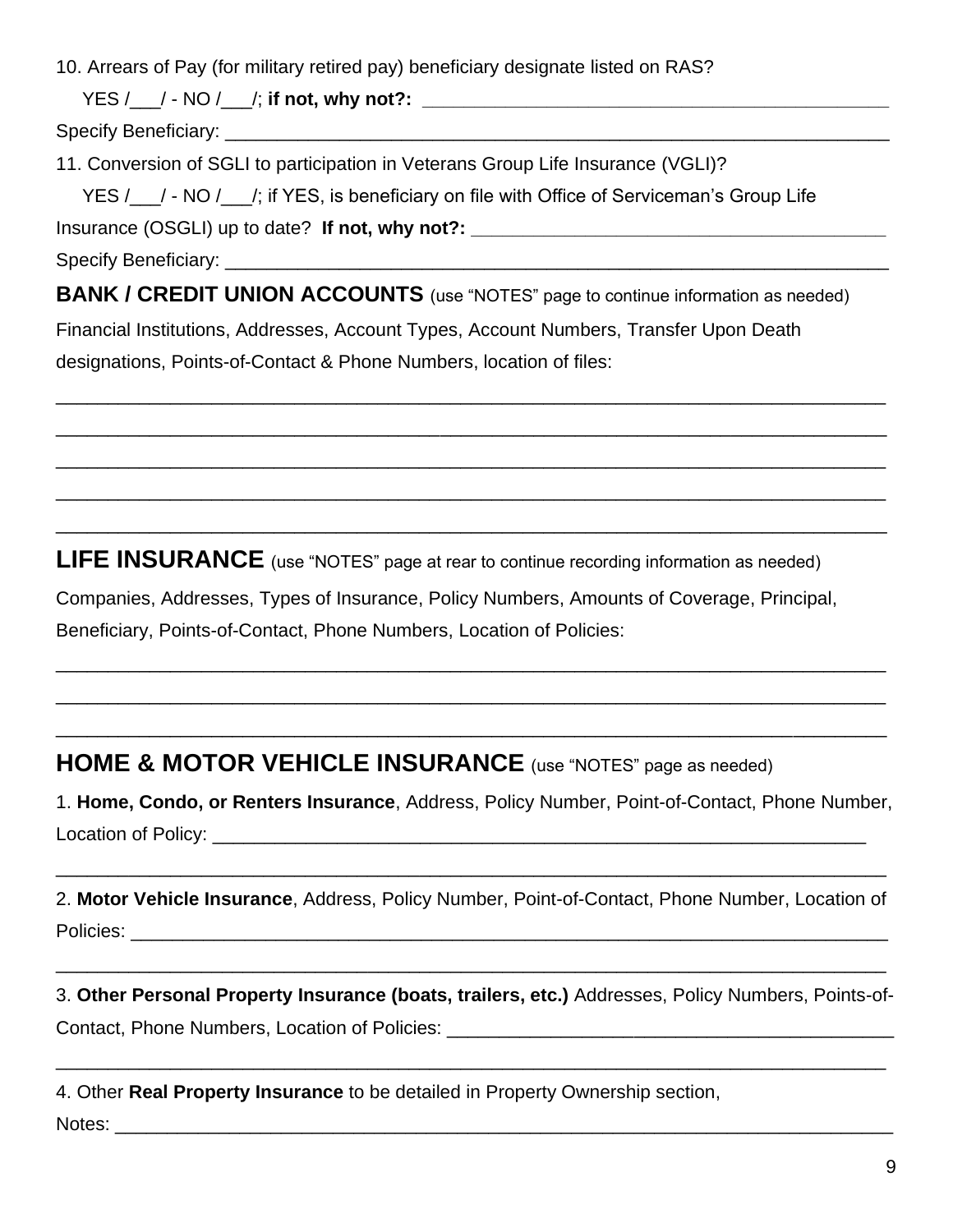#### **CREDIT CARD ACCOUNTS** (use "NOTES" page to continue as needed)

Types of Cards (Visa, MC, AmEx, etc.), Financial Institutions, Addresses, Account Numbers, Pointsof-Contact & Phone Numbers, location of files:

\_\_\_\_\_\_\_\_\_\_\_\_\_\_\_\_\_\_\_\_\_\_\_\_\_\_\_\_\_\_\_\_\_\_\_\_\_\_\_\_\_\_\_\_\_\_\_\_\_\_\_\_\_\_\_\_\_\_\_\_\_\_\_\_\_\_\_\_\_\_\_\_\_\_\_\_\_\_\_\_

\_\_\_\_\_\_\_\_\_\_\_\_\_\_\_\_\_\_\_\_\_\_\_\_\_\_\_\_\_\_\_\_\_\_\_\_\_\_\_\_\_\_\_\_\_\_\_\_\_\_\_\_\_\_\_\_\_\_\_\_\_\_\_\_\_\_\_\_\_\_\_\_\_\_\_\_\_\_\_\_

\_\_\_\_\_\_\_\_\_\_\_\_\_\_\_\_\_\_\_\_\_\_\_\_\_\_\_\_\_\_\_\_\_\_\_\_\_\_\_\_\_\_\_\_\_\_\_\_\_\_\_\_\_\_\_\_\_\_\_\_\_\_\_\_\_\_\_\_\_\_\_\_\_\_\_\_\_\_\_\_

\_\_\_\_\_\_\_\_\_\_\_\_\_\_\_\_\_\_\_\_\_\_\_\_\_\_\_\_\_\_\_\_\_\_\_\_\_\_\_\_\_\_\_\_\_\_\_\_\_\_\_\_\_\_\_\_\_\_\_\_\_\_\_\_\_\_\_\_\_\_\_\_\_\_\_\_\_\_\_\_

\_\_\_\_\_\_\_\_\_\_\_\_\_\_\_\_\_\_\_\_\_\_\_\_\_\_\_\_\_\_\_\_\_\_\_\_\_\_\_\_\_\_\_\_\_\_\_\_\_\_\_\_\_\_\_\_\_\_\_\_\_\_\_\_\_\_\_\_\_\_\_\_\_\_\_\_\_\_\_\_

\_\_\_\_\_\_\_\_\_\_\_\_\_\_\_\_\_\_\_\_\_\_\_\_\_\_\_\_\_\_\_\_\_\_\_\_\_\_\_\_\_\_\_\_\_\_\_\_\_\_\_\_\_\_\_\_\_\_\_\_\_\_\_\_\_\_\_\_\_\_\_\_\_\_\_\_\_\_\_\_

**INCOME TAX FILES** (use "NOTES" page to continue as needed)

(AGAIN, SEPARATE LOGS ARE RECOMMENDED FOR RETIREE AND SPOUSE)

Location of copies of ALL tax returns and related paperwork for at least the past three years (maybe up to seven depending):

\_\_\_\_\_\_\_\_\_\_\_\_\_\_\_\_\_\_\_\_\_\_\_\_\_\_\_\_\_\_\_\_\_\_\_\_\_\_\_\_\_\_\_\_\_\_\_\_\_\_\_\_\_\_\_\_\_\_\_\_\_\_\_\_\_\_\_\_\_\_\_\_\_\_\_\_\_\_\_\_

\_\_\_\_\_\_\_\_\_\_\_\_\_\_\_\_\_\_\_\_\_\_\_\_\_\_\_\_\_\_\_\_\_\_\_\_\_\_\_\_\_\_\_\_\_\_\_\_\_\_\_\_\_\_\_\_\_\_\_\_\_\_\_\_\_\_\_\_\_\_\_\_\_\_\_\_\_\_\_\_

\_\_\_\_\_\_\_\_\_\_\_\_\_\_\_\_\_\_\_\_\_\_\_\_\_\_\_\_\_\_\_\_\_\_\_\_\_\_\_\_\_\_\_\_\_\_\_\_\_\_\_\_\_\_\_\_\_\_\_\_\_\_\_\_\_\_\_\_\_\_\_\_\_\_\_\_\_\_\_\_

\_\_\_\_\_\_\_\_\_\_\_\_\_\_\_\_\_\_\_\_\_\_\_\_\_\_\_\_\_\_\_\_\_\_\_\_\_\_\_\_\_\_\_\_\_\_\_\_\_\_\_\_\_\_\_\_\_\_\_\_\_\_\_\_\_\_\_\_\_\_\_\_\_\_\_\_\_\_\_\_

\_\_\_\_\_\_\_\_\_\_\_\_\_\_\_\_\_\_\_\_\_\_\_\_\_\_\_\_\_\_\_\_\_\_\_\_\_\_\_\_\_\_\_\_\_\_\_\_\_\_\_\_\_\_\_\_\_\_\_\_\_\_\_\_\_\_\_\_\_\_\_\_\_\_\_\_\_\_\_\_

\_\_\_\_\_\_\_\_\_\_\_\_\_\_\_\_\_\_\_\_\_\_\_\_\_\_\_\_\_\_\_\_\_\_\_\_\_\_\_\_\_\_\_\_\_\_\_\_\_\_\_\_\_\_\_\_\_\_\_\_\_\_\_\_\_\_\_\_\_\_\_\_\_\_\_\_\_\_\_\_

\_\_\_\_\_\_\_\_\_\_\_\_\_\_\_\_\_\_\_\_\_\_\_\_\_\_\_\_\_\_\_\_\_\_\_\_\_\_\_\_\_\_\_\_\_\_\_\_\_\_\_\_\_\_\_\_\_\_\_\_\_\_\_\_\_\_\_\_\_\_\_\_\_\_\_\_\_\_\_\_

#### **CIVILIAN EMPLOYMENT / RETIREMENT PLANS**

(AGAIN, SEPARATE LOGS ARE RECOMMENDED FOR RETIREE AND SPOUSE)

(use "NOTES" pages at rear to continue recording information as needed)

**Public/Private** Sector Employment (or contract) & most recent position: \_\_\_\_\_\_\_\_\_\_\_\_\_\_\_\_\_\_\_\_\_\_

Personnel Office(s) & Telephone Number(s):

Beneficiary(ies) of all unpaid income: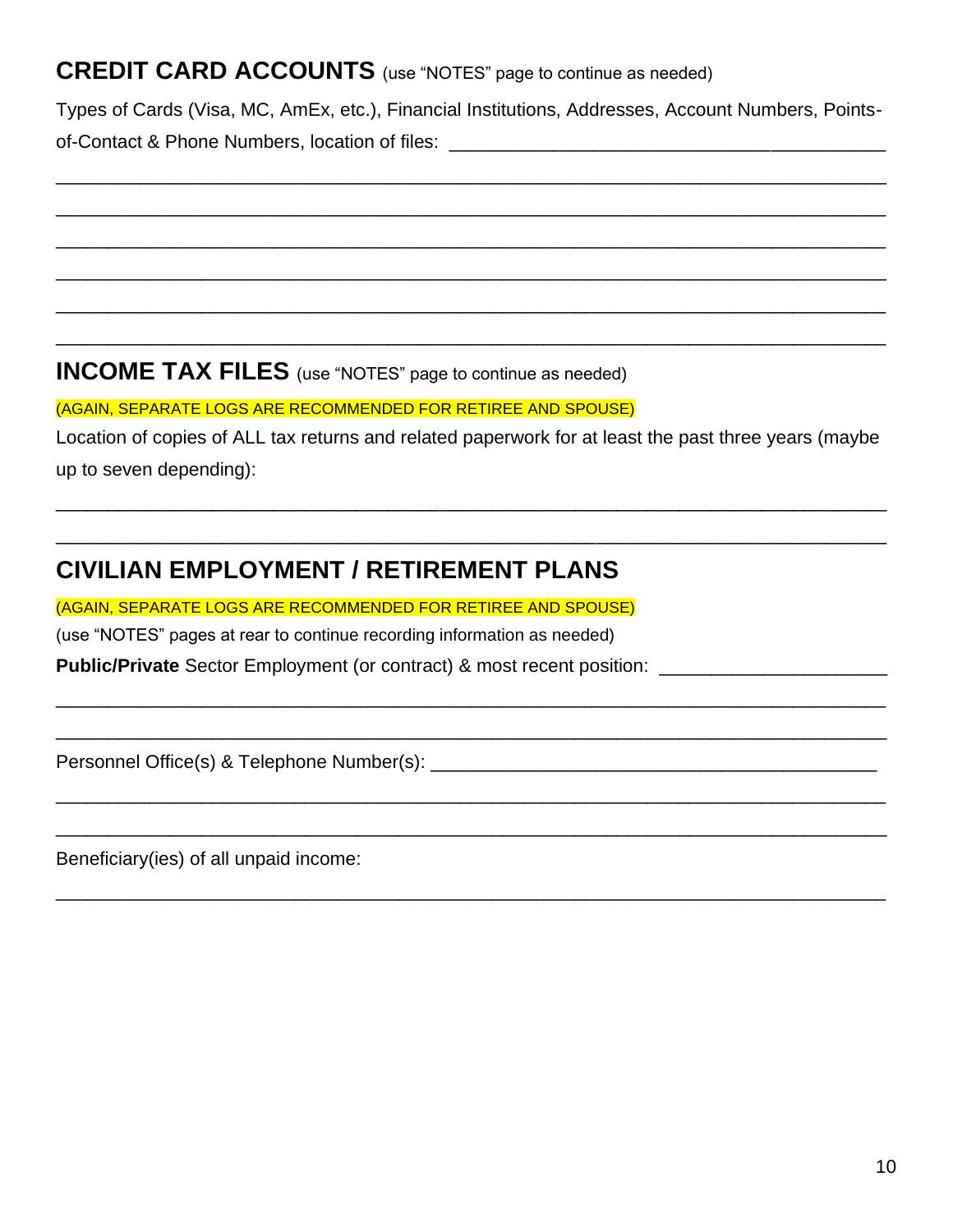Identify all sources of civilian earned employment retirement income/participation in retirement and/or survivor benefit plans: 401(k), IRA, etc. Survivor benefits designation? Provide details particularly in the event of retiree's death; name and address of plan source, point-of-contact, and procedures for reporting death and gaining survivors annuity and location of all related documents:

\_\_\_\_\_\_\_\_\_\_\_\_\_\_\_\_\_\_\_\_\_\_\_\_\_\_\_\_\_\_\_\_\_\_\_\_\_\_\_\_\_\_\_\_\_\_\_\_\_\_\_\_\_\_\_\_\_\_\_\_\_\_\_\_\_\_\_\_\_\_\_\_\_\_\_\_\_\_\_\_

\_\_\_\_\_\_\_\_\_\_\_\_\_\_\_\_\_\_\_\_\_\_\_\_\_\_\_\_\_\_\_\_\_\_\_\_\_\_\_\_\_\_\_\_\_\_\_\_\_\_\_\_\_\_\_\_\_\_\_\_\_\_\_\_\_\_\_\_\_\_\_\_\_\_\_\_\_\_\_\_

\_\_\_\_\_\_\_\_\_\_\_\_\_\_\_\_\_\_\_\_\_\_\_\_\_\_\_\_\_\_\_\_\_\_\_\_\_\_\_\_\_\_\_\_\_\_\_\_\_\_\_\_\_\_\_\_\_\_\_\_\_\_\_\_\_\_\_\_\_\_\_\_\_\_\_\_\_\_\_\_

\_\_\_\_\_\_\_\_\_\_\_\_\_\_\_\_\_\_\_\_\_\_\_\_\_\_\_\_\_\_\_\_\_\_\_\_\_\_\_\_\_\_\_\_\_\_\_\_\_\_\_\_\_\_\_\_\_\_\_\_\_\_\_\_\_\_\_\_\_\_\_\_\_\_\_\_\_\_\_\_

\_\_\_\_\_\_\_\_\_\_\_\_\_\_\_\_\_\_\_\_\_\_\_\_\_\_\_\_\_\_\_\_\_\_\_\_\_\_\_\_\_\_\_\_\_\_\_\_\_\_\_\_\_\_\_\_\_\_\_\_\_\_\_\_\_\_\_\_\_\_\_\_\_\_\_\_\_\_\_\_

\_\_\_\_\_\_\_\_\_\_\_\_\_\_\_\_\_\_\_\_\_\_\_\_\_\_\_\_\_\_\_\_\_\_\_\_\_\_\_\_\_\_\_\_\_\_\_\_\_\_\_\_\_\_\_\_\_\_\_\_\_\_\_\_\_\_\_\_\_\_\_\_\_\_\_\_\_\_\_\_

\_\_\_\_\_\_\_\_\_\_\_\_\_\_\_\_\_\_\_\_\_\_\_\_\_\_\_\_\_\_\_\_\_\_\_\_\_\_\_\_\_\_\_\_\_\_\_\_\_\_\_\_\_\_\_\_\_\_\_\_\_\_\_\_\_\_\_\_\_\_\_\_\_\_\_\_\_\_\_\_

\_\_\_\_\_\_\_\_\_\_\_\_\_\_\_\_\_\_\_\_\_\_\_\_\_\_\_\_\_\_\_\_\_\_\_\_\_\_\_\_\_\_\_\_\_\_\_\_\_\_\_\_\_\_\_\_\_\_\_\_\_\_\_\_\_\_\_\_\_\_\_\_\_\_\_\_\_\_\_\_

\_\_\_\_\_\_\_\_\_\_\_\_\_\_\_\_\_\_\_\_\_\_\_\_\_\_\_\_\_\_\_\_\_\_\_\_\_\_\_\_\_\_\_\_\_\_\_\_\_\_\_\_\_\_\_\_\_\_\_\_\_\_\_\_\_\_\_\_\_\_\_\_\_\_\_\_\_\_\_\_

\_\_\_\_\_\_\_\_\_\_\_\_\_\_\_\_\_\_\_\_\_\_\_\_\_\_\_\_\_\_\_\_\_\_\_\_\_\_\_\_\_\_\_\_\_\_\_\_\_\_\_\_\_\_\_\_\_\_\_\_\_\_\_\_\_\_\_\_\_\_\_\_\_\_\_\_\_\_\_\_

### **TRUSTS & OTHER SECURITIES / SURVIVOR PLANS & ANNUITIES**

(AGAIN, SEPARATE LOGS ARE RECOMMENDED FOR RETIREE AND SPOUSE)

Retired Serviceman's **Family** Protection Plan (RSFPP), Military Retirees **Survivor** Benefit Plan (SBP), Civil Service **Survivor** Benefit Plan (CSSBP), Federal Employees **Survivor** Benefit Plan (FESBP), and other employment **survivor's** benefit annuity plans: Plan(s)/trust(s) participating in, financial institution(s), account/plan number(s), plan address(es), point(s)-of-contact & phone/email address(es), location of related papers and documents, upon death of owner/ principal specify the designated beneficiary(ies):

\_\_\_\_\_\_\_\_\_\_\_\_\_\_\_\_\_\_\_\_\_\_\_\_\_\_\_\_\_\_\_\_\_\_\_\_\_\_\_\_\_\_\_\_\_\_\_\_\_\_\_\_\_\_\_\_\_\_\_\_\_\_\_\_\_\_\_\_\_\_\_\_\_\_\_\_\_\_\_\_

\_\_\_\_\_\_\_\_\_\_\_\_\_\_\_\_\_\_\_\_\_\_\_\_\_\_\_\_\_\_\_\_\_\_\_\_\_\_\_\_\_\_\_\_\_\_\_\_\_\_\_\_\_\_\_\_\_\_\_\_\_\_\_\_\_\_\_\_\_\_\_\_\_\_\_\_\_\_\_\_

\_\_\_\_\_\_\_\_\_\_\_\_\_\_\_\_\_\_\_\_\_\_\_\_\_\_\_\_\_\_\_\_\_\_\_\_\_\_\_\_\_\_\_\_\_\_\_\_\_\_\_\_\_\_\_\_\_\_\_\_\_\_\_\_\_\_\_\_\_\_\_\_\_\_\_\_\_\_\_\_

\_\_\_\_\_\_\_\_\_\_\_\_\_\_\_\_\_\_\_\_\_\_\_\_\_\_\_\_\_\_\_\_\_\_\_\_\_\_\_\_\_\_\_\_\_\_\_\_\_\_\_\_\_\_\_\_\_\_\_\_\_\_\_\_\_\_\_\_\_\_\_\_\_\_\_\_\_\_\_\_

\_\_\_\_\_\_\_\_\_\_\_\_\_\_\_\_\_\_\_\_\_\_\_\_\_\_\_\_\_\_\_\_\_\_\_\_\_\_\_\_\_\_\_\_\_\_\_\_\_\_\_\_\_\_\_\_\_\_\_\_\_\_\_\_\_\_\_\_\_\_\_\_\_\_\_\_\_\_\_\_

\_\_\_\_\_\_\_\_\_\_\_\_\_\_\_\_\_\_\_\_\_\_\_\_\_\_\_\_\_\_\_\_\_\_\_\_\_\_\_\_\_\_\_\_\_\_\_\_\_\_\_\_\_\_\_\_\_\_\_\_\_\_\_\_\_\_\_\_\_\_\_\_\_\_\_\_\_\_\_\_

\_\_\_\_\_\_\_\_\_\_\_\_\_\_\_\_\_\_\_\_\_\_\_\_\_\_\_\_\_\_\_\_\_\_\_\_\_\_\_\_\_\_\_\_\_\_\_\_\_\_\_\_\_\_\_\_\_\_\_\_\_\_\_\_\_\_\_\_\_\_\_\_\_\_\_\_\_\_\_\_

\_\_\_\_\_\_\_\_\_\_\_\_\_\_\_\_\_\_\_\_\_\_\_\_\_\_\_\_\_\_\_\_\_\_\_\_\_\_\_\_\_\_\_\_\_\_\_\_\_\_\_\_\_\_\_\_\_\_\_\_\_\_\_\_\_\_\_\_\_\_\_\_\_\_\_\_\_\_\_\_

\_\_\_\_\_\_\_\_\_\_\_\_\_\_\_\_\_\_\_\_\_\_\_\_\_\_\_\_\_\_\_\_\_\_\_\_\_\_\_\_\_\_\_\_\_\_\_\_\_\_\_\_\_\_\_\_\_\_\_\_\_\_\_\_\_\_\_\_\_\_\_\_\_\_\_\_\_\_\_\_

\_\_\_\_\_\_\_\_\_\_\_\_\_\_\_\_\_\_\_\_\_\_\_\_\_\_\_\_\_\_\_\_\_\_\_\_\_\_\_\_\_\_\_\_\_\_\_\_\_\_\_\_\_\_\_\_\_\_\_\_\_\_\_\_\_\_\_\_\_\_\_\_\_\_\_\_\_\_\_\_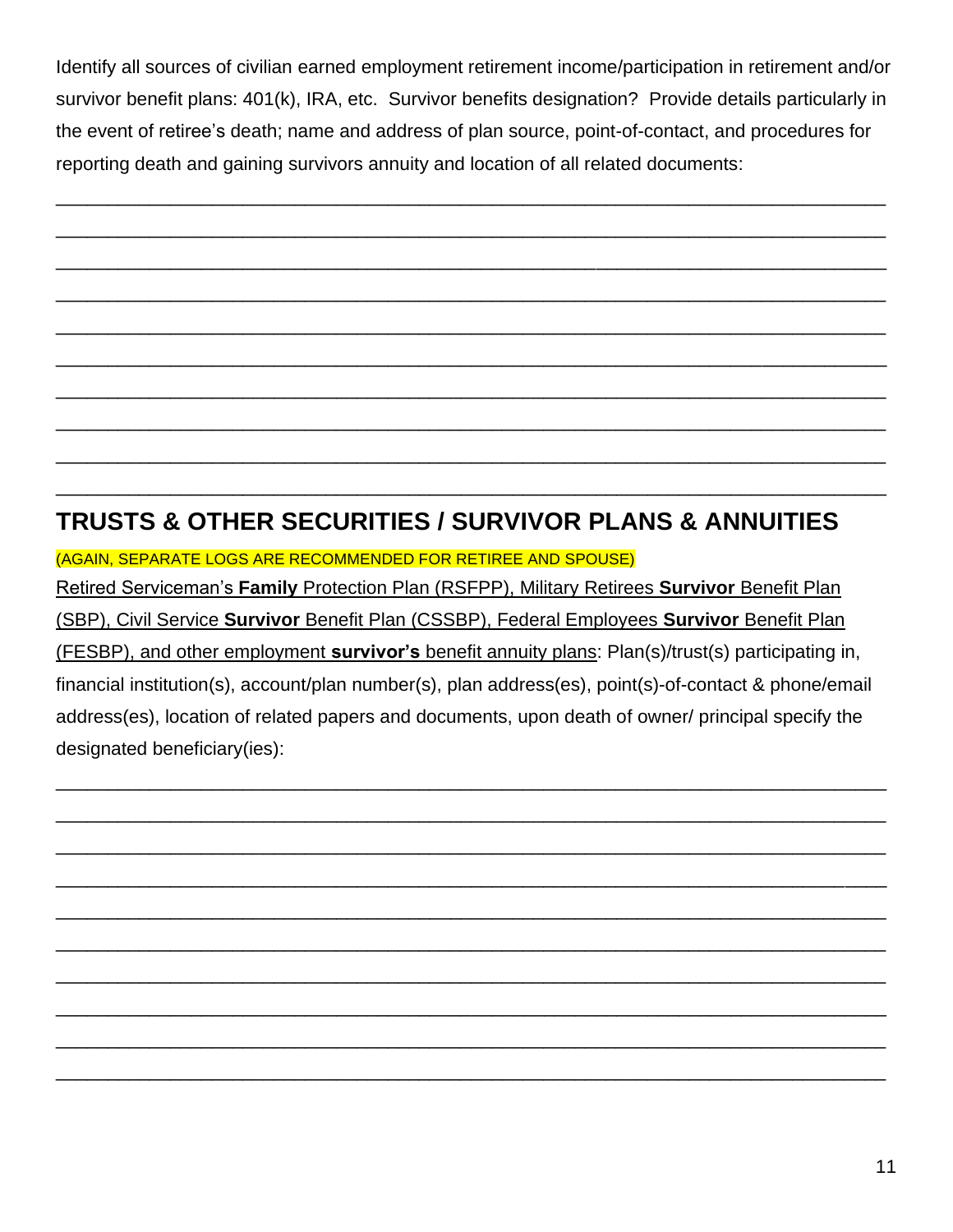#### **PROPERTY OWNERSHIP** (use "NOTES" page to continue as needed)

### 1. **Real Estate located at**: \_\_\_\_\_\_\_\_\_\_\_\_\_\_\_\_\_\_\_\_\_\_\_\_\_\_\_\_\_\_\_\_\_\_\_\_\_\_\_\_\_\_\_\_\_\_\_\_\_\_\_\_\_\_\_\_\_\_\_ Title in the name(s) of:  $\Box$ Encumbered by (mortgage, trust, lien, deed, etc.): And held by (financial institution, court, etc.): \_\_\_\_\_\_\_\_\_\_\_\_\_\_\_\_\_\_\_\_\_\_\_\_\_\_\_\_\_\_ Property Taxes paid by: \_\_\_\_\_\_\_\_\_\_\_\_\_\_\_\_\_\_\_\_\_\_\_\_\_\_\_\_\_\_\_\_\_\_\_\_\_\_\_\_\_\_\_\_\_\_\_\_\_\_\_\_\_\_\_\_\_\_\_ Paperwork (Deed, Abstract, Mortgage, Insurance) Location: \_\_\_\_\_\_\_\_\_\_\_\_\_\_\_\_\_\_\_\_\_\_ Property Insured by (company name): \_\_\_\_\_\_\_\_\_\_\_\_\_\_\_\_\_\_\_\_\_\_\_\_\_\_\_\_\_\_\_\_\_\_\_\_\_\_\_\_\_\_\_\_\_\_\_\_ Insured Against (fire, flood, hurricane, liability, etc.): Insurance Company address, policy number, point-of-contact, phone/email addresses: \_\_\_\_\_\_\_\_\_\_\_\_\_\_\_\_\_\_\_\_\_\_\_\_\_\_\_\_\_\_\_\_\_\_\_\_\_\_\_\_\_\_\_\_\_\_\_\_\_\_\_\_\_\_\_\_\_\_\_\_\_\_\_\_\_\_\_\_\_\_\_\_\_\_\_\_\_\_\_\_ \_\_\_\_\_\_\_\_\_\_\_\_\_\_\_\_\_\_\_\_\_\_\_\_\_\_\_\_\_\_\_\_\_\_\_\_\_\_\_\_\_\_\_\_\_\_\_\_\_\_\_\_\_\_\_\_\_\_\_\_\_\_\_\_\_\_\_\_\_\_\_\_\_\_\_\_\_\_\_\_ 2. **Real Estate located at**: \_\_\_\_\_\_\_\_\_\_\_\_\_\_\_\_\_\_\_\_\_\_\_\_\_\_\_\_\_\_\_\_\_\_\_\_\_\_\_\_\_\_\_\_\_\_\_\_\_\_\_\_\_\_\_\_\_\_\_

Title in the name(s) of:  $\Box$  Encumbered by (mortgage, trust, lien, deed, etc.): \_\_\_\_\_\_\_\_\_\_\_\_\_\_\_\_\_\_\_\_\_\_\_\_\_\_\_\_\_\_\_\_\_\_\_\_\_\_ And held by (financial institution, court, etc.): \_\_\_\_\_\_\_\_\_\_\_\_\_\_\_\_\_\_\_\_\_\_\_\_\_\_\_\_\_\_\_\_\_\_\_\_\_\_\_\_\_\_\_ Property Taxes paid by: **Example 20** 

Paperwork (Deed, Abstract, Mortgage, Insurance) Location: \_\_\_\_\_\_\_\_\_\_\_\_\_\_\_\_\_\_\_\_\_\_

Property Insured by (company name): \_\_\_\_\_\_\_\_\_\_\_\_\_\_\_\_\_\_\_\_\_\_\_\_\_\_\_\_\_\_\_\_\_\_\_\_\_\_\_\_\_\_\_\_\_\_\_\_

Insured Against (fire, flood, hurricane, liability, etc.): \_\_\_\_\_\_\_\_\_\_\_\_\_\_\_\_\_\_\_\_\_\_\_\_\_\_\_\_\_\_\_\_\_\_\_\_\_

Insurance Company address, policy number, point-of-contact, phone/email addresses:

\_\_\_\_\_\_\_\_\_\_\_\_\_\_\_\_\_\_\_\_\_\_\_\_\_\_\_\_\_\_\_\_\_\_\_\_\_\_\_\_\_\_\_\_\_\_\_\_\_\_\_\_\_\_\_\_\_\_\_\_\_\_\_\_\_\_\_\_\_\_\_\_\_\_\_\_\_\_\_\_

\_\_\_\_\_\_\_\_\_\_\_\_\_\_\_\_\_\_\_\_\_\_\_\_\_\_\_\_\_\_\_\_\_\_\_\_\_\_\_\_\_\_\_\_\_\_\_\_\_\_\_\_\_\_\_\_\_\_\_\_\_\_\_\_\_\_\_\_\_\_\_\_\_\_\_\_\_\_\_\_

\_\_\_\_\_\_\_\_\_\_\_\_\_\_\_\_\_\_\_\_\_\_\_\_\_\_\_\_\_\_\_\_\_\_\_\_\_\_\_\_\_\_\_\_\_\_\_\_\_\_\_\_\_\_\_\_\_\_\_\_\_\_\_\_\_\_\_\_

\_\_\_\_\_\_\_\_\_\_\_\_\_\_\_\_\_\_\_\_\_\_\_\_\_\_\_\_\_\_\_\_\_\_\_\_\_\_\_\_\_\_\_\_\_\_\_\_\_\_\_\_\_\_\_\_\_\_\_\_\_\_\_\_\_\_\_\_\_\_\_\_\_\_\_\_\_\_\_\_

\_\_\_\_\_\_\_\_\_\_\_\_\_\_\_\_\_\_\_\_\_\_\_\_\_\_\_\_\_\_\_\_\_\_\_\_\_\_\_\_\_\_\_\_\_\_\_\_\_\_\_\_\_\_\_\_\_\_\_\_\_\_\_\_\_\_\_\_\_\_

\_\_\_\_\_\_\_\_\_\_\_\_\_\_\_\_\_\_\_\_\_\_\_\_\_\_\_\_\_\_\_\_\_\_\_\_\_\_\_\_\_\_\_\_\_\_\_\_\_\_\_\_\_\_\_\_\_\_\_\_\_\_\_\_\_\_\_\_\_\_\_\_\_\_\_\_\_\_\_\_

\_\_\_\_\_\_\_\_\_\_\_\_\_\_\_\_\_\_\_\_\_\_\_\_\_\_\_\_\_\_\_\_\_\_\_\_\_\_\_\_\_\_\_\_\_\_\_\_\_\_\_\_\_\_\_\_\_\_\_\_\_\_\_\_\_\_\_\_\_

NOTES:

#### **UNITED STATES SAVINGS BONDS (if still held)**

Location of bonds: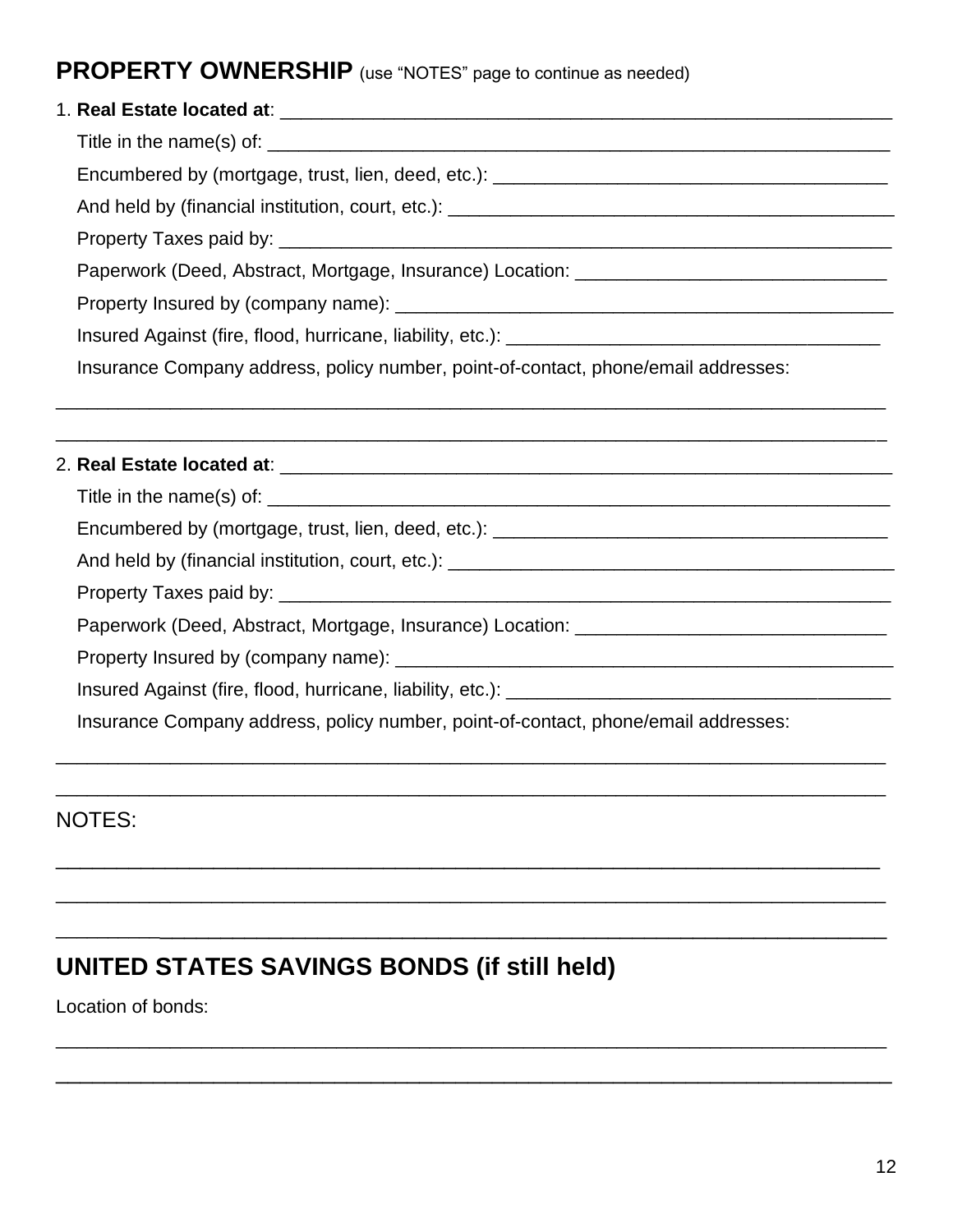### **WILLS, LIVING TRUSTS, POWERS OF ATTORNEY, & LAWYERS**

(SEPARATE LOGS ARE RECOMMENDED FOR RETIREE AND SPOUSE)

#### **1. Do you have a WILL**?

 YES /\_\_\_/ - NO /\_\_\_/. **If not, why not?: Do you really want a probate court to handle all your affairs after you die and distribute your assets? Please talk to an attorney.**

If yes, where is it?  $\blacksquare$ 

#### **2. Do you have a SPRINGING DURABLE POWER OF ATTORNEY FOR HEALTH CARE**?

YES / / - NO / /. Basically, this document names someone to make medical care decisions for you if you are incapacitated due to illness or injury. **You need to talk to an attorney.** 

If yes, where is it?  $\blacksquare$ 

#### **3. Do you have a NATURAL DEATH ACT DECLARATION (LIVING WILL)?**

YES / / - NO / /. Basically, this document allows you to authorize termination of artificial life support in the event you have a terminal, incurable medical condition, your life is being prolonged only by means of artificially provided life support, AND you are unable to personally communicate your wishes to your doctor. **You need to talk to an attorney.** 

If yes, where is it?

#### **4. Do you have a SPRINGING DURABLE GENERAL POWER OF ATTORNEY?**

YES /\_\_\_/ - NO /\_\_\_/. Your will takes effect only after your death, but you should also plan for who can handle your finances when you might be mentally or physically unable to do so because of illness or accident. Because you are of sound mind right now, you can legally appoint someone to handle your financial and property management affairs if you ever become incapacitated. **You need to talk to an attorney.** 

If yes, where is it?  $\blacksquare$ 

**5. Name, address, and phone number of a lawyer or close friend (executor of will?) that can be consulted in regard to personal or business affairs**: \_\_\_\_\_\_\_\_\_\_\_\_\_\_\_\_\_\_\_\_\_\_\_\_\_\_\_\_\_\_\_\_

\_\_\_\_\_\_\_\_\_\_\_\_\_\_\_\_\_\_\_\_\_\_\_\_\_\_\_\_\_\_\_\_\_\_\_\_\_\_\_\_\_\_\_\_\_\_\_\_\_\_\_\_\_\_\_\_\_\_\_\_\_\_\_\_\_\_\_\_\_\_\_\_\_\_\_\_\_\_\_\_

6. **Burial Instructions**: Do you have burial instructions in your will? YES /\_\_\_/ - NO /\_\_\_/.

Burial, cremation, donation, military honors? Need to specify:

**(If you do not have a will or any of the other items delineated in this section, you should contact the Buckley SFB Legal Service (720-847-6444) for assistance.)**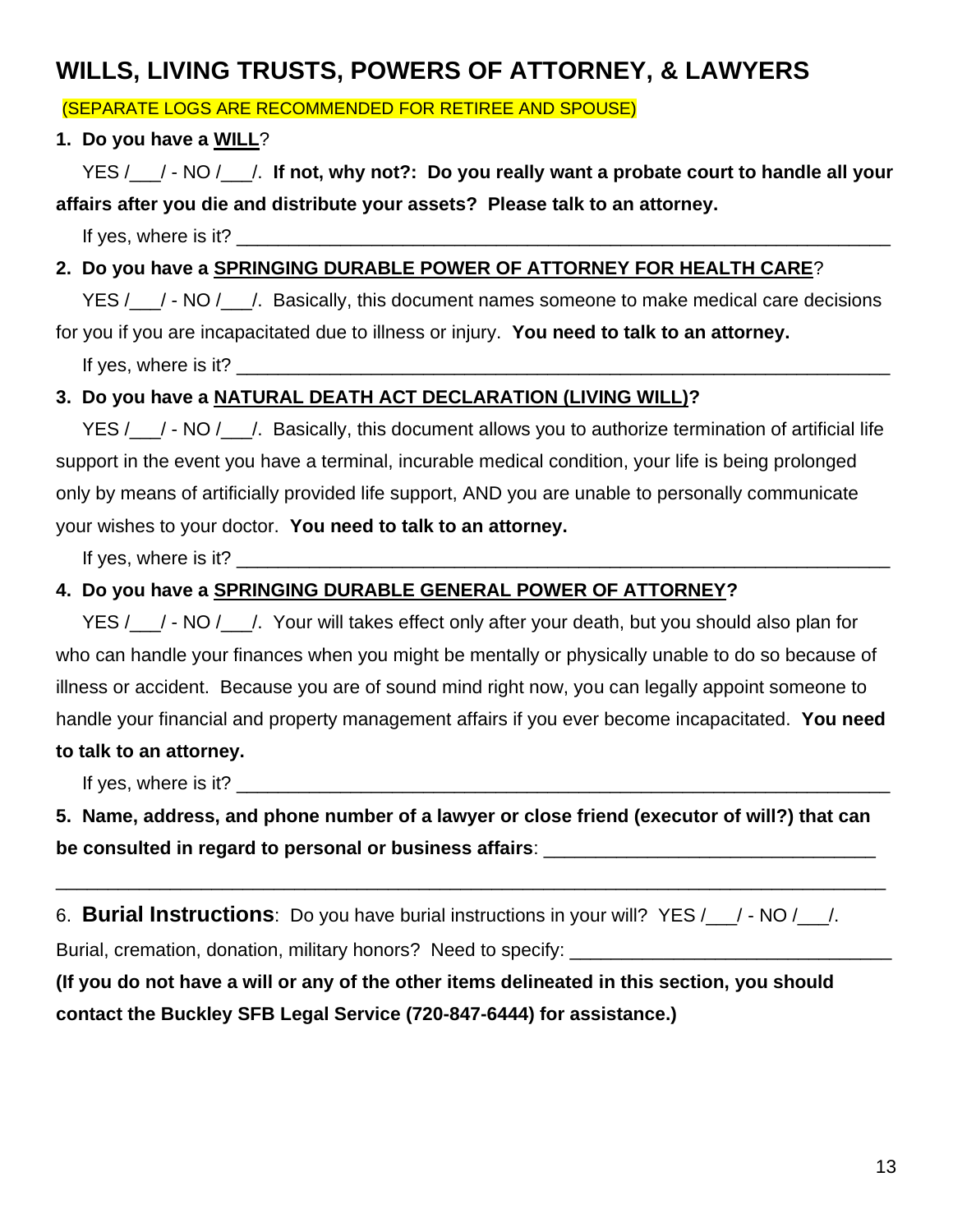| NOTES: (Record the locations of all the documents and papers discussed in the questions |
|-----------------------------------------------------------------------------------------|
| you responded to while going through this log here if you haven't already done so):     |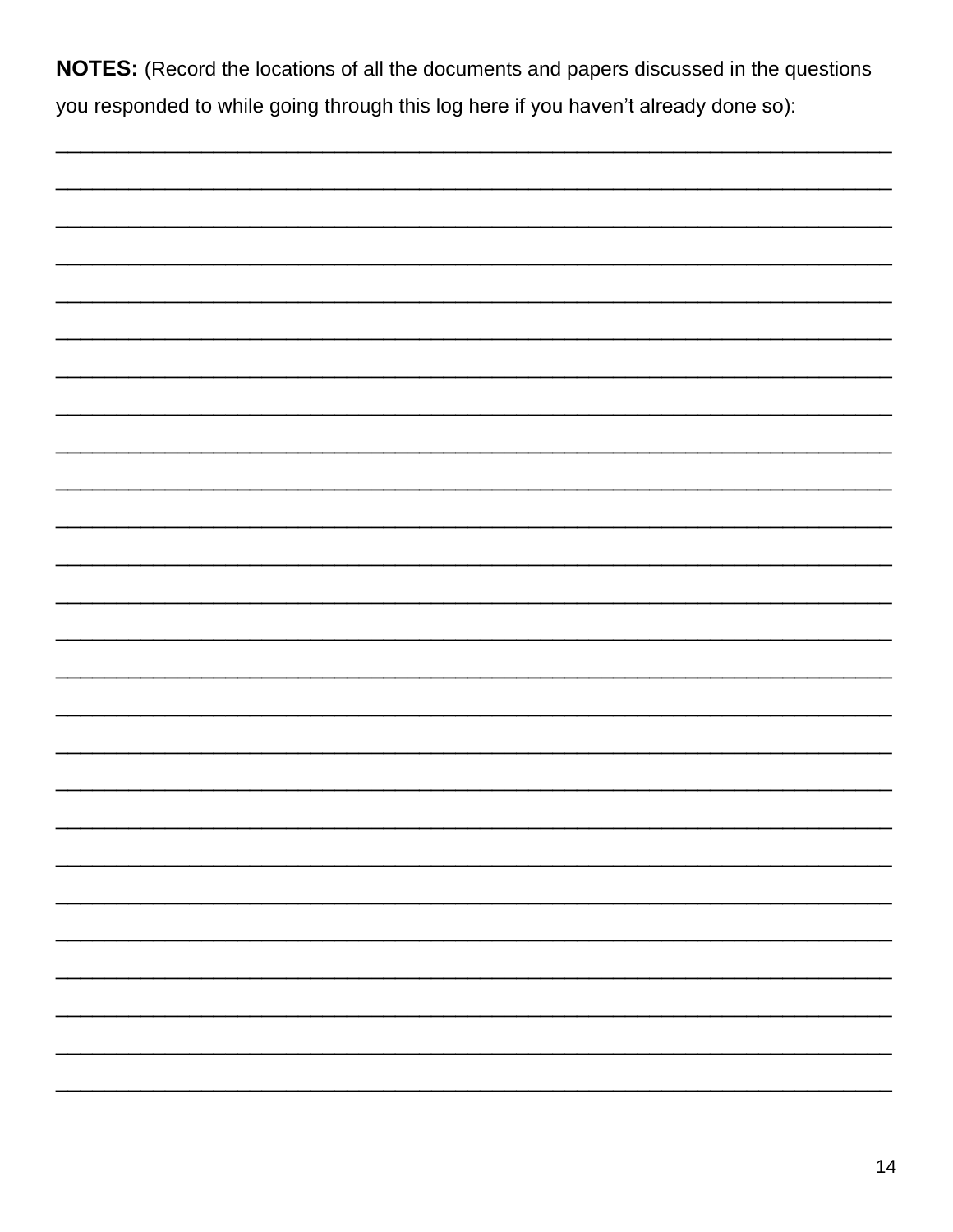| <b>NOTES (continued):</b>                                                             |
|---------------------------------------------------------------------------------------|
|                                                                                       |
|                                                                                       |
|                                                                                       |
|                                                                                       |
|                                                                                       |
|                                                                                       |
|                                                                                       |
|                                                                                       |
|                                                                                       |
|                                                                                       |
|                                                                                       |
|                                                                                       |
|                                                                                       |
|                                                                                       |
| <b>OBITUARY FOR NEWSPAPERS (if you want to)</b> This will help your survivors and the |
| funeral director:                                                                     |
|                                                                                       |
|                                                                                       |
|                                                                                       |
|                                                                                       |
|                                                                                       |
|                                                                                       |
|                                                                                       |
|                                                                                       |
|                                                                                       |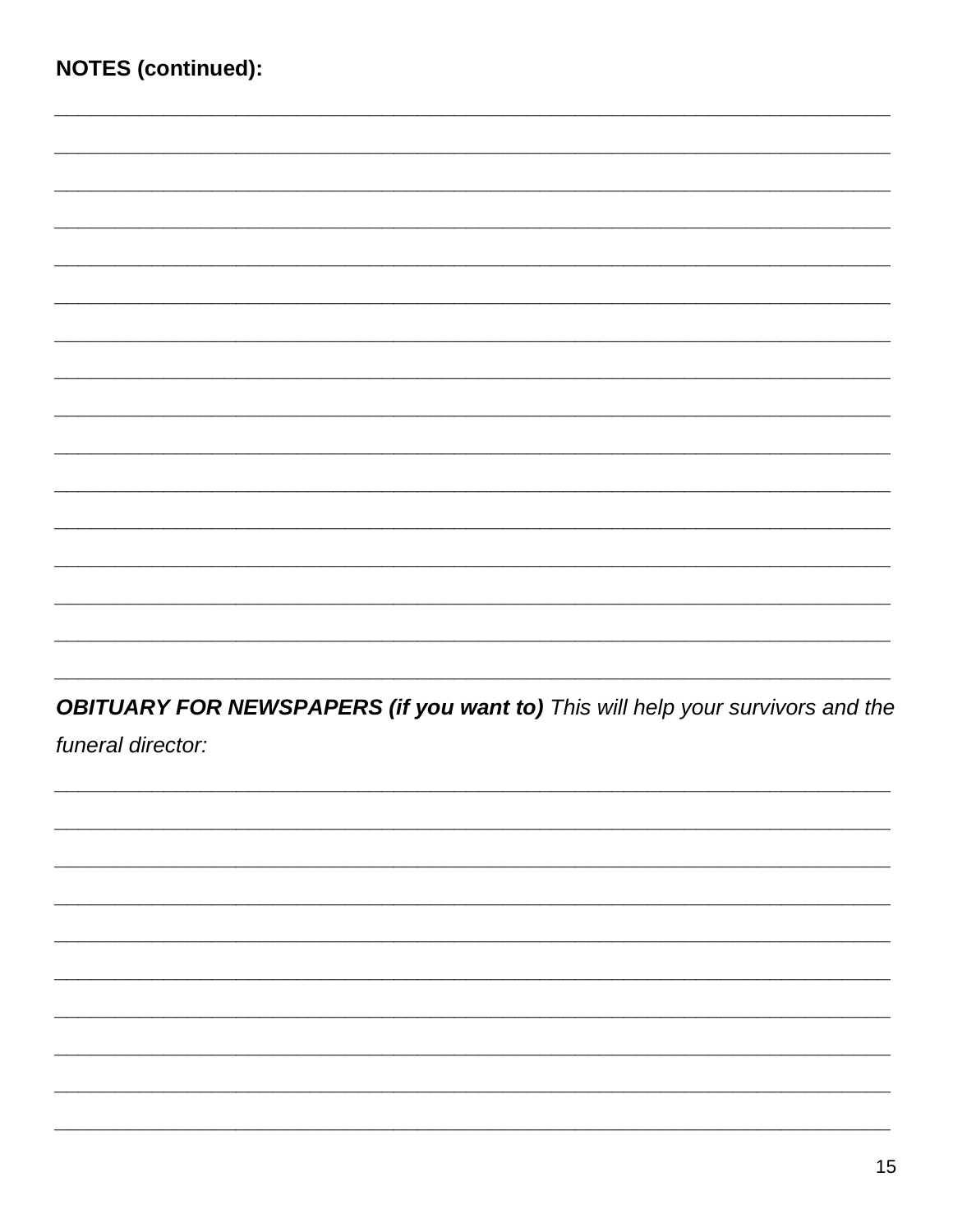#### **THINGS TO KNOW AND PLAN FOR UPON DEATH OF A RETIREE OR SPOUSE**

First and foremost, make sure both the military retiree and spouse have an **updated will**. This is very important as it addresses the disposition of the estate according to the wishes and desires of the deceased, not the state in accordance with laws the court would apply.

Once the retiree passes away, please notify the **Defense Finance and Accounting Service (DFAS)** as soon as possible by calling toll free **800-321-1080** from anywhere in the United States. It is important to have the **retiree's full name**, **Social Security number,** and **date of death** when you call. Notification can also be made by going online at: https:/[/www.dfas.mil/retiredmilitary/](http://www.dfas.mil/retiredmilitary/)**<sup>1</sup>** and clicking the top ribbon box that reads "Click to Report the Death of a Retiree" and then filling out the form.

If the call is from overseas, the commercial number is 216-522-5955, select option 3 to be directed to the appropriate representative. **2**

Retired pay ceases upon the death of a retiree. Upon notification, DFAS will begin to close out the retiree's pay account to prevent any overpayments. Tardiness in reporting the death could result in **overpayment** of the retiree's retired pay **which will be collected back by DFAS.** Additional information is available at: https:/[/www.dfas.mil/retiredmilitary/](http://www.dfas.mil/retiredmilitary/)**<sup>1</sup>** and clicking "Survivors and Beneficiaries" on the left side column.

DFAS also needs to be notified of the passing of a Survivor Benefit Plan (SBP) annuity recipient as expeditiously as possible. The same rules for recoupment of overpayments after the date of death also apply.

**Social Security Administration (SSA)** must be notified at **800-772-1213** to report the retiree's or spouse's death and apply for survivor's benefits and other benefits such as application for partial burial expenses and other benefits as eligible.

 --A Funeral Director can assist in notifying Social Security of the death, but the surviving spouse should follow-up for survivor's benefits and such.

**Department of Veterans Affairs (VA)** must be notified at **800-827-1000** to report the retiree's death if the retiree was receiving any disability compensation. As with military retired pay this ceases upon the death of the retiree and overpayments will be collected. And:

--To find out procedures for the surviving spouse to claim unpaid disability compensation due the deceased.

--To find out if the survivor is entitled to Dependency and Indemnity Compensation (DIC) in the event the deceased had a service-connected disability, and

--Any other benefits based on the death of the retiree including burial benefits.

Contact the **VA** at **800-669-8477** for retirees enrolled in a **VA sponsored disability life insurance policy** or older life insurance policies such as National Service Life Insurance (NSLI).

Contact the **Office of Serviceman's Group Life Insurance** (OSGLI) at **800-419-1473** for retirees enrolled in **Veterans Group Life Insurance** (VGLI)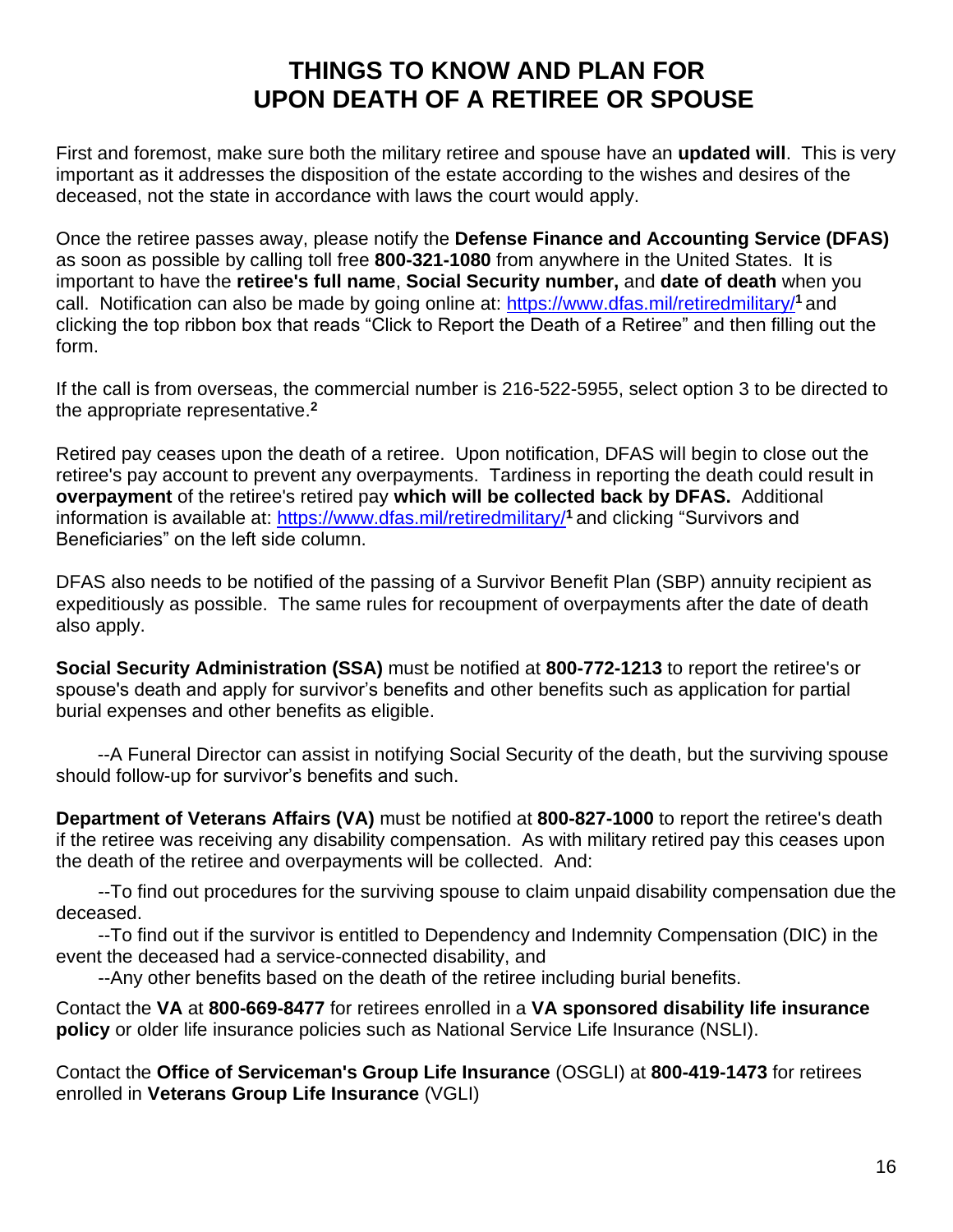**Defense Enrollment Eligibility Reporting System (DEERS) (800-538-9552)** must be notified of the retiree's (or spouse's) death. At the death of the retiree, the surviving spouse is now his or her own sponsor for military benefits, no longer the deceased retiree (for Tricare, exchange, commissary, MWR, etc.). Since the surviving spouse must also **obtain a new Identification Card**, updating DEERS can done at the same time at **any ID card issuing facility**.

**FOR A NEW ID CARD** - Access and make an appointment at your nearest ID card issuing facility by going to the "ID Card-RAPIDS Site Locator and Appointments" at: [https://idco.dmdc.osd.mil/idco](https://idco.dmdc.osd.mil/idco%20.3).<sup>3</sup>

#### **Currently the new NextGen ID Cards are being issued for all retirees and dependents and older cards will be replaced with this new type as they expire, generally due to age (65) or required frequency.**

**Office of Personnel Management (OPM)** must be notified at **888-767-6738** if the military retiree (or the spouse) was also a retired Federal civilian employee or currently a Federal civilian employee at the time of death. If such, the military retiree or spouse may be enrolled in OPM's survivor benefit plan, life insurance, and/or Thrift Savings Plan.

**Notification must also be made** (this list is **not** to be considered complete):

--To **financial institutions** including all **investment activities** and **credit card issuers**. Credit card accounts should be reviewed closely and cancelled/cards destroyed if appropriate. Transfer upon death account agreements should be activated after any necessary repayments to DFAS and the VA are accomplished.

--To **Will Executor** (if whichever surviving spouse is not so designated) and others assisting as appropriate. Any activity involving or requiring probate must be recognized in the will and disposition dealt with. Ownership and type of ownership of real property (land and houses) and how the ownership would pass upon death should be dealt with before the death of the retiree or spouse.

--To all **commercial insurance companies** for policies in effect including life, home, health, renters, vehicle, etc., and to claim life insurance benefits.

--To the state department of **vehicle registration** for autos, boats, trailers, etc., to change names on titles.

--To all membership **organizations** and periodical **subscriptions** to cancel or change names as appropriate.

**The Funeral Director** can make requests for **military honors** for the veteran at the burial and a United States flag from the VA (see the VA section above). The director will also order the death certificates from the state.

--**Navy** Personnel Command, Millington, TN, phone number for burial honors is 877-645-4667 or you can try 800-326-9631.

--For **Air Force** assistance you can contact the Mile High Honor Guard on Buckley SFB at 720- 847-6668.

--For **Army** assistance you can contact 719-526-5613 or call the CO Army National Guard at 720-250-2525.

--For **Marine Corps** assistance you can contact 866-826-3628.

--For **Coast Guard** assistance (in Colorado) you can contact 314-606-6792.

--Navy and Marine Corps Mortuary Affairs office, Millington, TN, phone number for burial at sea arrangements are 866-787-0081. For **local burial at sea** arrangements, contact the Honolulu Coordinator, Navy Liaison Unit, Tripler Army Medical Center at **808-433-4709**.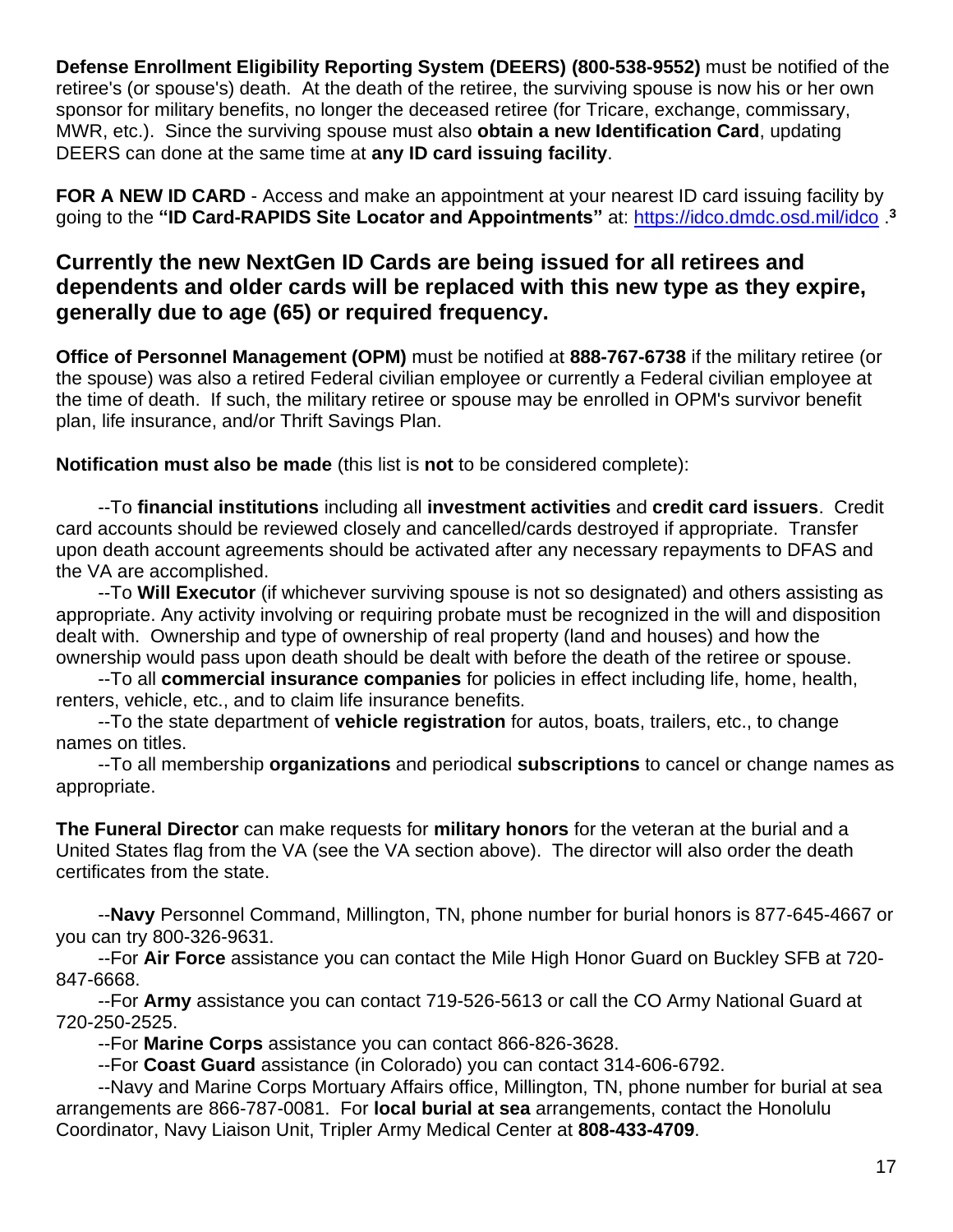**Required forms** after the passing of the retiree or spouse:

--**DD Form 214**: for all burial benefits the VA will want copies. This includes burial of the spouse in a National Cemetery where the retiree (veteran) is or will also be interred.

--**Death Certificate** certified by the state issuing authority (Division of Vital Records in CO). DFAS, VA, Social Security, VGLI, other insurance policies, financial activities, etc., will all want certified copies. Suggest you order at least 20.

--**Social Security card** for the SBP annuitant applicant and Arrears of Pay applicant.

**Processing of DFAS forms** after report of retiree's death:

--Within 7-10 business days after reporting the death of a retiree to DFAS the surviving spouse will receive a condolence letter and, if he or she was enrolled in the Survivor Benefit Plan, a form and instructions for applying for the **Survivor Benefit Plan (SBP) annuity**. If the surviving spouse was the designated beneficiary for any unpaid retirement pay due the deceased retiree, he or she will receive a package including a form and instructions for claiming this unpaid pay which is referred to as **Arrears of Pay**.

--The surviving spouse would complete the forms and return them according to the instructions enclosed with the forms with a certified copy of the death certificate and a copy of the spouse's Social Security card. The base Casualty Assistance Representative (CAR) can normally assist with this.

--If assistance is needed completing forms the **DFAS call center** at **800-321-1080** can also help.

**Remember, the Retiree Activities Office (RAO) at Buckley SFB is here to provide assistance to our retired military community. We can hopefully answer questions on varying subjects that you may have or put you in touch with the experts that can. If our RAO volunteers do not know the answer, we will find it or let you know where you can get the answer.** 

**The telephone number for the Retiree Activities Office is 720-847-6693. Retirees and family members can also submit comments, questions and requests for assistance via e-mail at [rao.buckley@us.af.mil](mailto:rao.buckley@us.af.mil) .** 

**<sup>1</sup>**DFAS Website updated 5/05/2020 **<sup>2</sup>**NAVPERSCOM website RAO verified 5/11/2020 **3**BUPERS/NPC Web Manager email of 5/08/2020